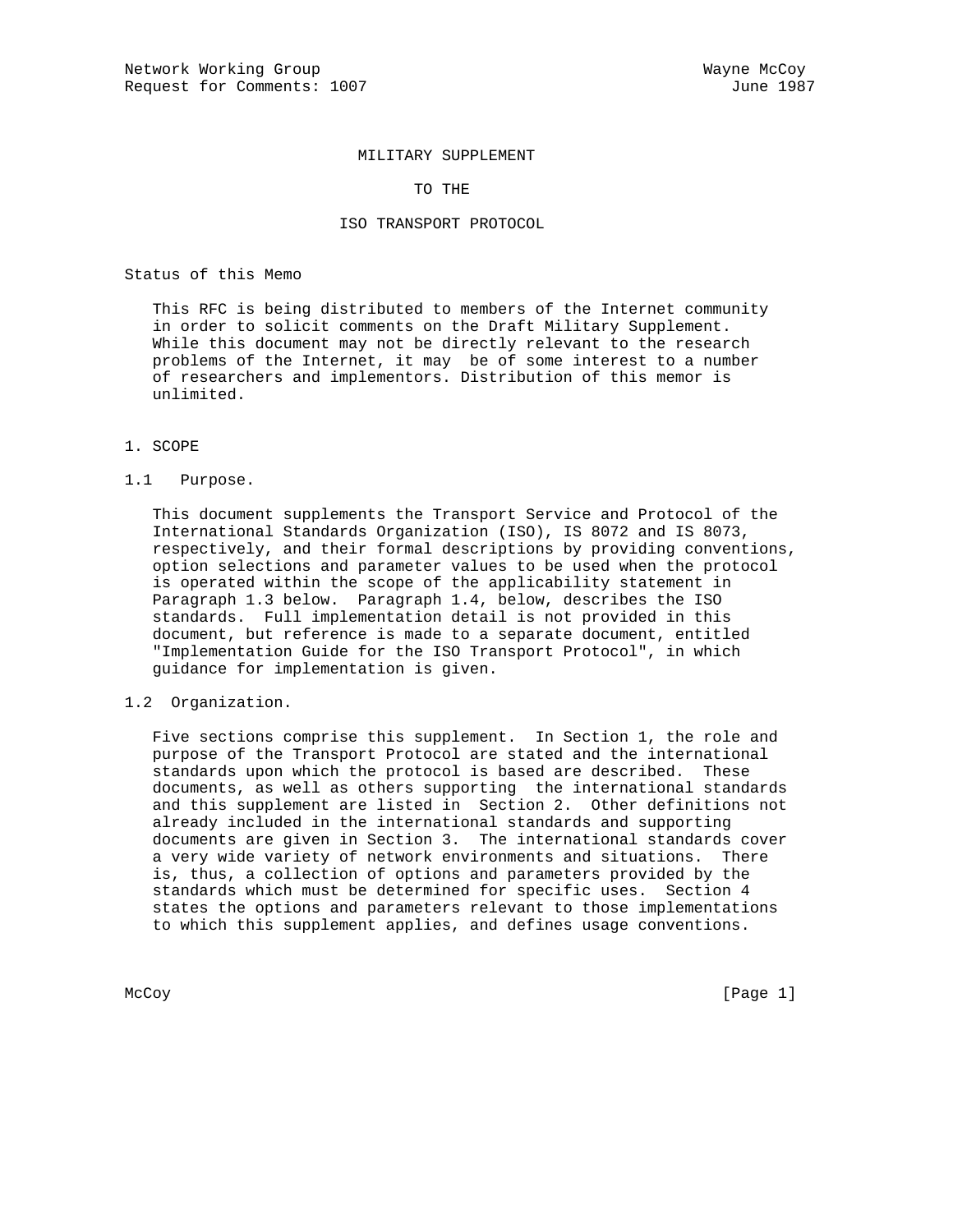Conventions for addressing and Transport connection reference number usage and recovery of the Transport connection from peer deactivation are covered in Section 5.

1.3 Application.

 The use of the Transport Protocol Class 4 and the Protocol for Providing the Connectionless-Mode Network Service (IS 8473) is mandatory foruse in all DOD packet-switched data networks where there is a potential for host-to-host connectivity across network or subnetwork boundaries. The term "network" as used here shall include Local Area Networks but not integrated weapons systems. The use of the Transport Protocol Class 4 and IS 8473 is strongly encouraged, particularly where a need for equipment interchangeability or survivability is perceived. Use of the Transport Protocol Class 4 and IS 8473 in weapons systems, where such usage does not diminish required performance, is also encouraged.

1.4 International Standards Organization Transport Protocol.

 The international standard upon which this supplement is based is described in four documents:

- a. IS 8072, the Transport Service Definition, which defines the service that Transport provides to a user, described in English text;
- b. WG4 N53, the Formal Description of the Transport Service, in which the Transport Service is described using a formal description language;
- c. IS 8073, the Transport Protocol, in which the protocol is specified in English text; and
- d. N123, the formal description of the Transport Protocol, in which the specification IS 8073 is written in a formal description language.

 The ISO protocol has five classes of service, named Class 0 through Class 4. Only Classes 4 and 2 will apply to this supplement. The formal description language, Estelle, DP 9074, provides for protocol descriptions in terms of communicating finite state automata. It contains a subset language which corresponds to the international standard Pascal. The Class 4 protocol operation when supported by a connectionless network service is described in an addendum to IS 8073, N3339(rev).

McCoy [Page 2]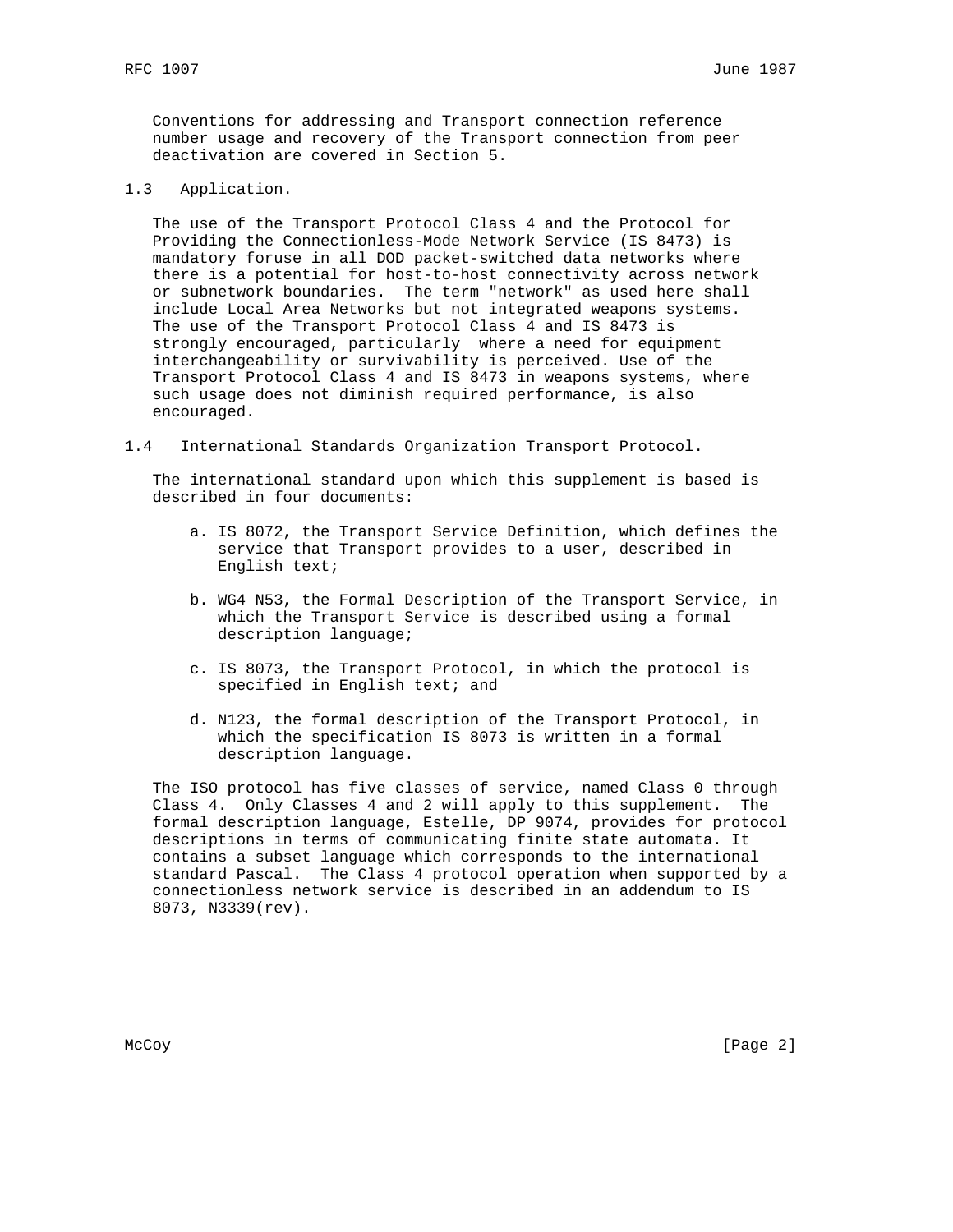# 2. REFERENCED DOCUMENTS

2.1 Issues of Documents.

 The following documents of the issue in effect on date of invitation for bids or request for proposal form a part of this supplement to the extent specified herein.

> FED-STD-1037 - Federal Standard - 1037, Glossary of Telecommunication Terms.

Implementation Guide for the ISO Transport Protocol

2.2 Other Publications.

 The following documents form part of this standard to the extent specified herin. Unless otherwise indicated, the issue in effect on the date of invitation for bids or request for proposal shall apply.

- IS 8072 Information Processing Systems Open Systems Interconnection - Transport Service Definition. Available from: ANSI ISO TC97/SC6 Secretariat 1430 Broadway New York, NY 10018 (212) 354-3343
- IS 8073 Information Processing Systems Open Systems Interconnection - Transport Protocol Specification. Available from ANSI (SC6 Secretariat).
- N3339(rev) Draft Proposed Addendum to IS 8073 to Enable Class 4 Operation Over Connectionless Mode Network Service as Defined in ISO/ISO 8348/AD1. Available from ANSI (SC6 Secretariat).
- DP 9074 Estelle A Formal Description Technique Based on an Extended State Transition Model. Available from ANSI (SC21 Secretariat), address as for SC6, above.
- WG4 N53 Information Processing Systems Open Systems Interconnection - Formal Description of IS 8072 in Estelle. (Working draft, ISO TC 97/SC 6/WG 4)
- N123 Information Processing Systems Open Systems Interconnection - Formal Description of IS 8073 in Estelle. (Working draft, ISO TC 97/SC 6)
- IS 8473 Information Processing Systems Data Communications - Protocol for Providing the Connectionless-mode Network Service. Available from ANSI (SC6 Secretariat).

McCoy [Page 3]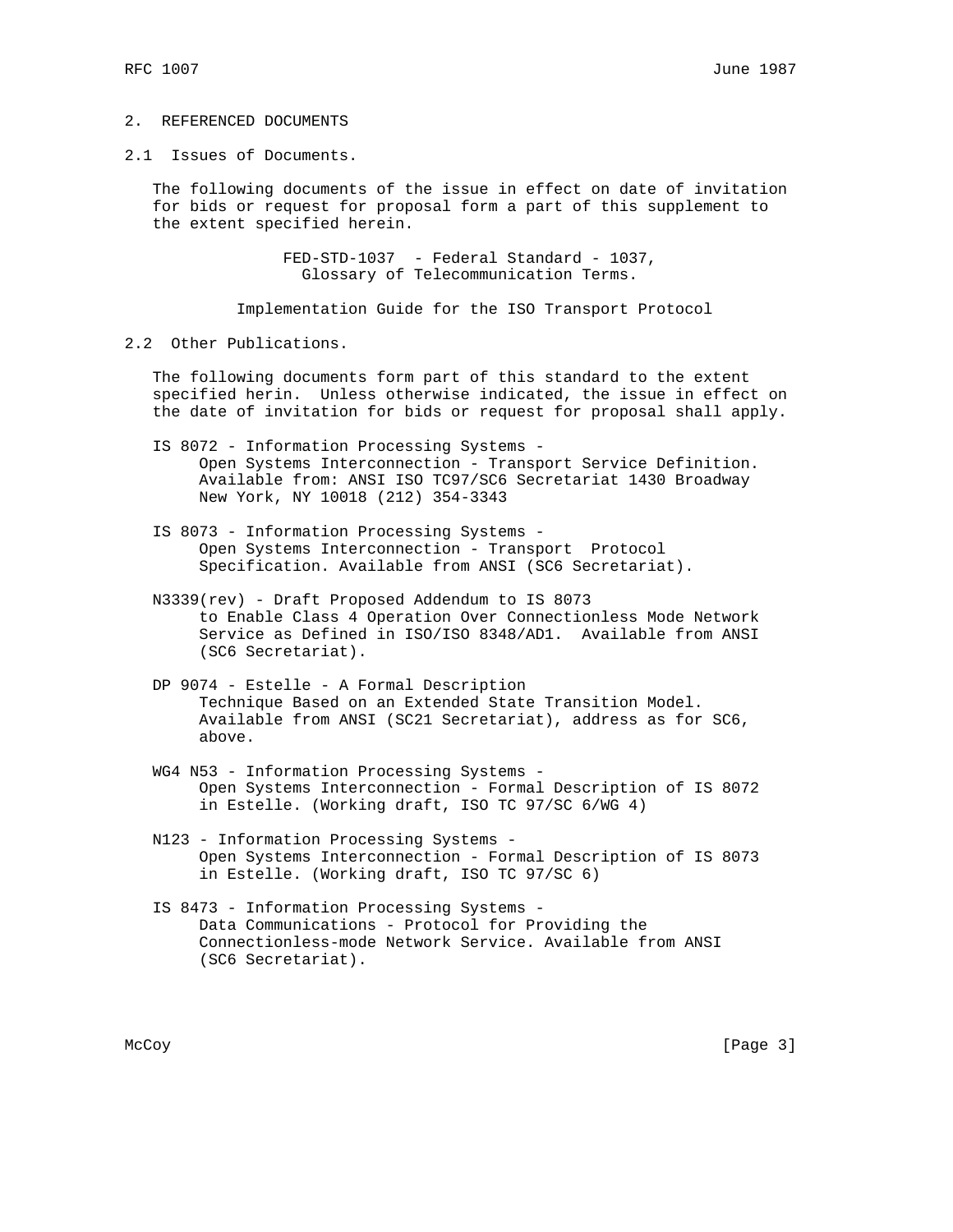# 3. DEFINITIONS

3.1 Definition of terms.

 The definition of terms used in this standard shall comply with FED-STD-1037, ISO IS 8072, IS 8073 and IS 8473. Other terms and definitions unique to N3756, WG4 N53 and N3339(rev) appear in those documents.

3.2 Abbreviations and acronyms.

 The following abbreviations and acronyms are used in this supplement:

- a. ISO. The International Standards Organization;
- b. OSI. Open Systems Interconnection;
- c. TS. Transport service;
- d. TSAP. Transport service access point;
- e. NSAP. Network service access point;
- f. TPDU. Transport protocol data unit;
- g. CR. Connect request;
- h. CC. Connect confirm;
- i. DR. Disconnect request;
- j. ER. Error;
- k. AK. Acknowledgement;
- l. IP. Internetwork protocol;
- m. LAN. Local area network.
- n. CONS. Connection oriented network service.
- o. CLNS. Connectionless network service.

(Other provisions of this Section are under consideration.)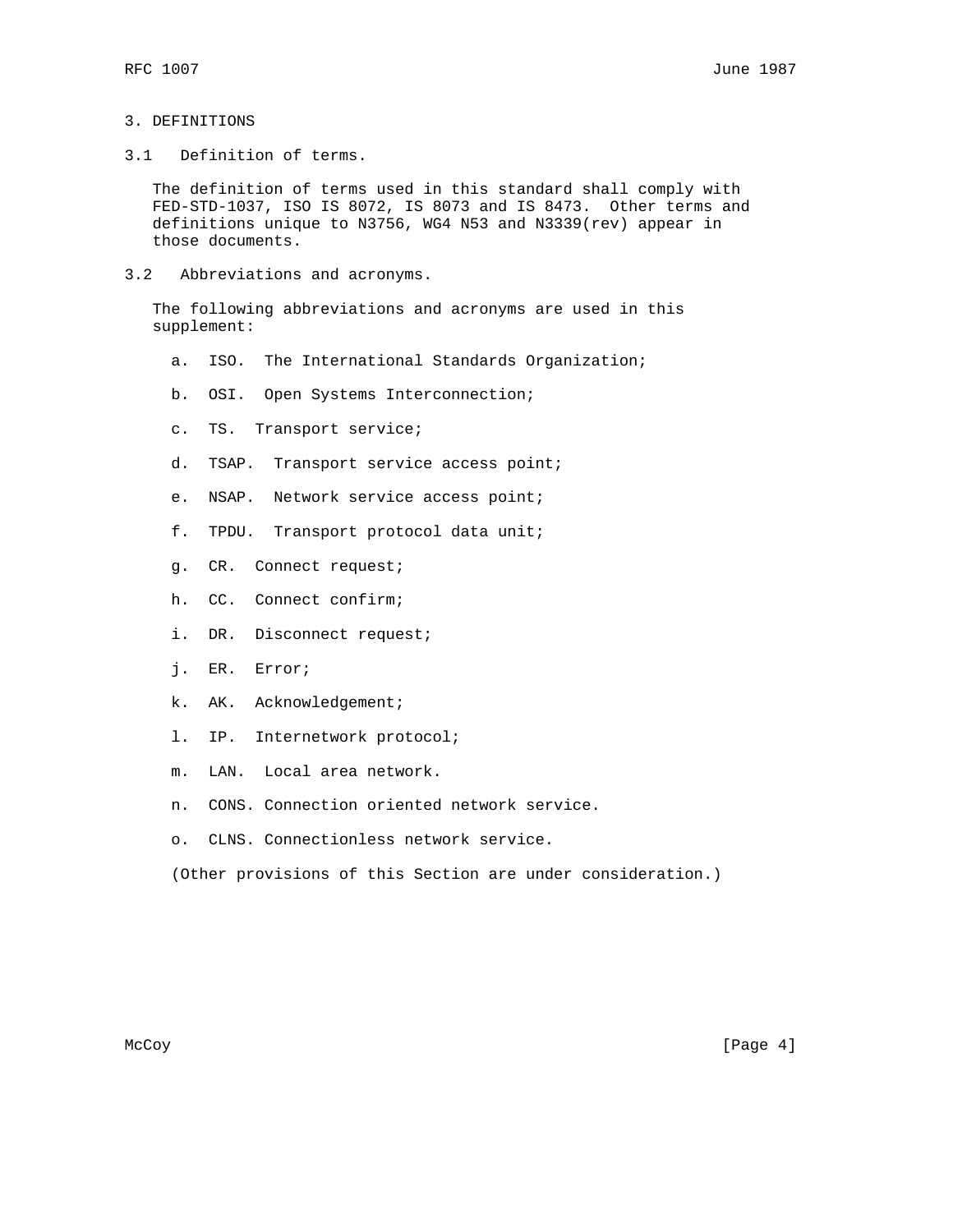#### 4. GENERAL REQUIREMENTS

#### 4.1 Conformance.

 Implementations to which this supplement applies shall satisfy the conformance requirements (Clause 14, of IS 8073 and N3339(rev), as adapted for this supplement) in the following statements.

- a. A system claiming to implement the procedures specified in this standard shall comply with the requirements in b. - d., below.
- b. The system shall implement:
	- b.1 Class 2 or Class 0 or both, if operated over a connection oriented network service; or
	- b.2 Class 4 if operated over a connectionless network service.
- c. If the system implements Class 4, it shall also implement Class 2, if it is operated over a connection oriented network service. Class 2 shall not be implemented if operation is exclusively over a connectionless network service.
- d. For each class which the system claims to implement, the system shall be capable of:
	- d.1 initiating CR TPDUs or responding to CR TPDUs with TPDUs or both;
	- d.2 responding to any other TPDU and operating network service in accordance with procedures for the class;
	- d.3 operating all the procedures for the class listed as mandatory in the Provisions of Options table below;
	- d.4 operating those procedures for the class, listed as as optional in the Provisions of Options table, for which conformance is claimed; and
	- d.5 handling all TPDUs of lengths up to the lesser value of:

d.5.1 the maximum length for the class;

- d.5.2 the maximum for which conformance is claimed.
- e. Claims of conformance shall state:
	- e.1 whether or not operation over connectionless service is implemented;
	- e.2 which class or classes of protocol are implemented, if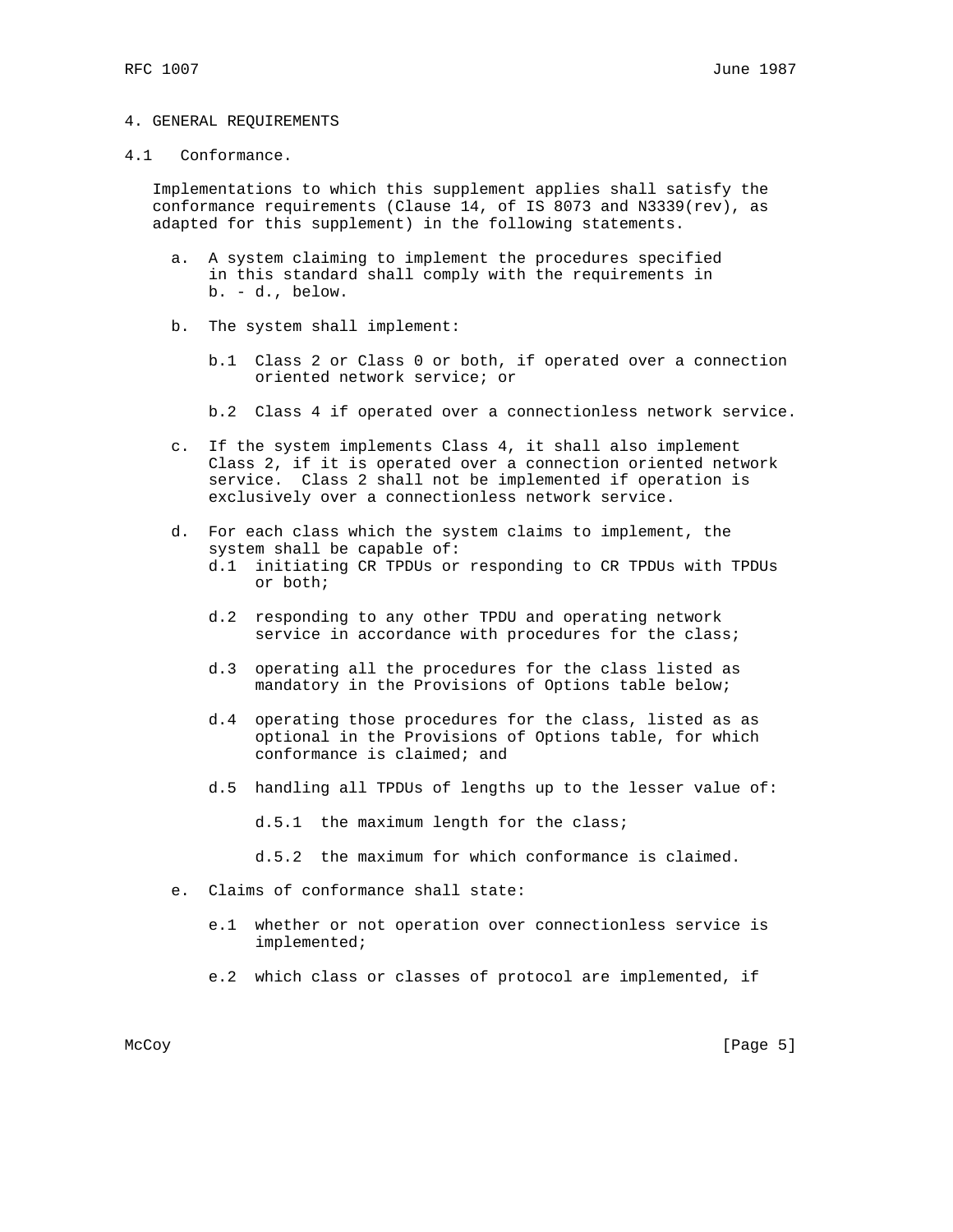operation over a connection oriented network is implemented;

- e.3 whether the system is capable of initiating or responding to CR TPDUs or both;
- e.4 which of the procedures listed in the Provisions of Options table are implemented;
- e.5 the maximum size of TPDU implemented; the value shall be chosen from the following list and all values in the list which are less than this maximum shall be implemented:

128, 256, 512, 1024, 2048, 4096, or 8192 octets.

Provision of options (adapted from IS 8073, Table 9)

| PROCEDURE                  | CLASS <sub>2</sub> | CLASS <sub>4</sub> |
|----------------------------|--------------------|--------------------|
| TPDU with checksum         | not applicable     | mandatory          |
| TPDU without checksum      | mandatory          | optional           |
| Expedited data transfer    | mandatory          | mandatory          |
| No expedited data transfer | mandatory          | mandatory          |
| Flow control in Class 2    | mandatory          | not applicable     |
| No flow control in Class 2 | optional           | not applicable     |
| Normal formats             | mandatory          | mandatory          |
| Extended formats           | optional           | optional           |

 The explicit manner in which implementations, to which this supplement applies, shall satisfy these conformance statements is given in Paragraph 4.4. The options are described in more detail in Paragraph 4.3.

## 4.2 Transport Service access parameters.

 Each of the services of transport has parameters that identify communicating peers, express options for operation of the transport connection, or transmit data from one peer user to the other. The conventions for these parameters for usage in implementations to which this supplement applies are given below.

McCoy [Page 6]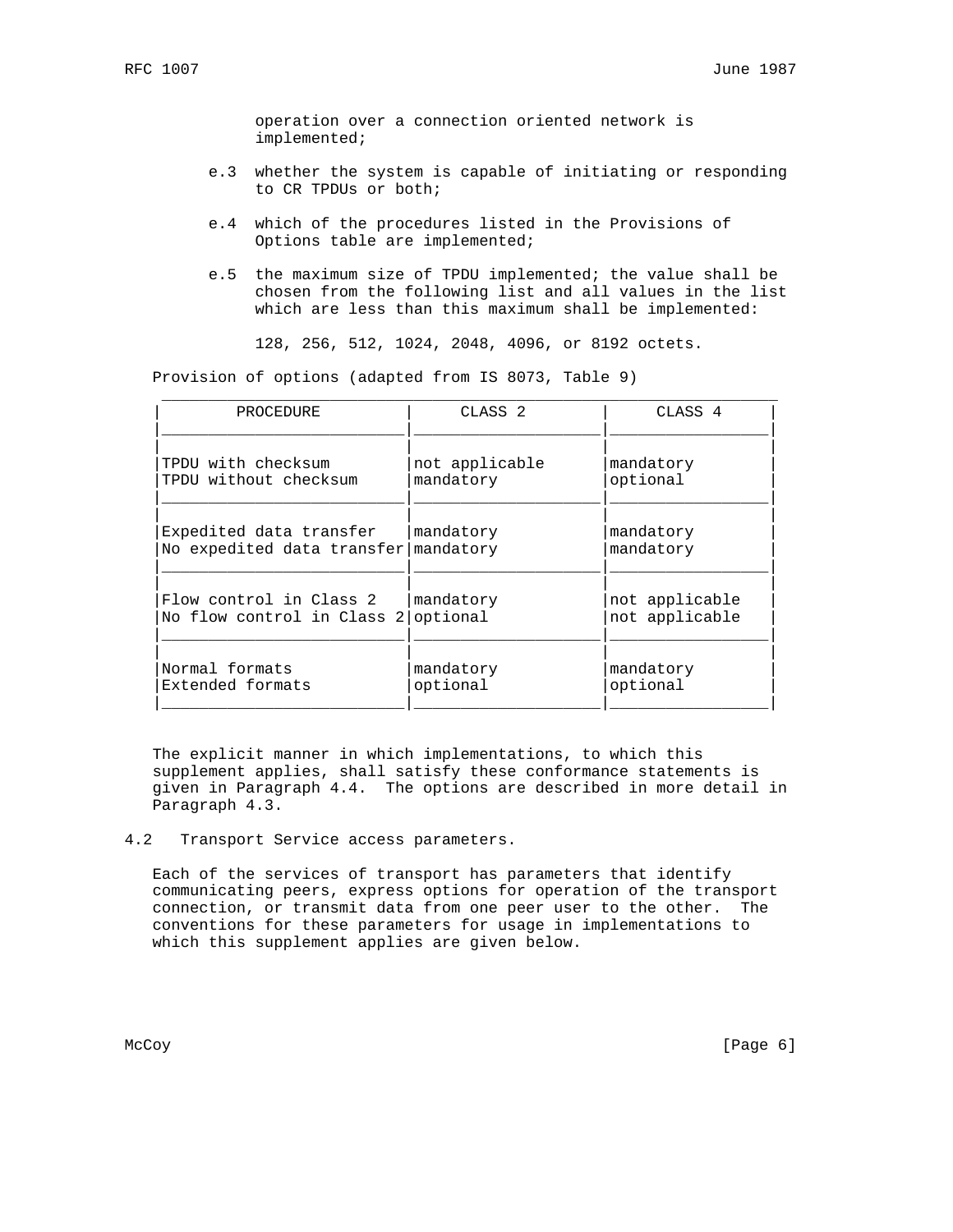# 4.2.1 Connect Service.

 The Connect Service is summarized below (refer to IS 8072 for detailed discussion):

| Primitives |                       | Parameters                                                                                           |  |
|------------|-----------------------|------------------------------------------------------------------------------------------------------|--|
| T-CONNECT  | request<br>indication | Called Address,<br>Calling Address,<br>Expedited Data Option,<br>Quality of Service,<br>TS User-Data |  |
| T-CONNECT  | response<br>confirm   | Responding Address,<br>Quality of Service,<br>Expedited Data Option,<br>TS User-Data                 |  |

 Conventions for Called Address, Calling Address and Responding Address will appear in Paragraph 5.1.1. Use of the Expedited Data Option is dependent on the nature of the transport user; this supplement does not define how transport users will decide on such usage. The parameters that define Quality of Service are discussed in IS 8072. However, the manner in which these parameters are to be applied in an implementation issue , and the mechanisms to be used to maintain the requested quality of sevice are not defined. It is thus recommended that these parameters not be used in implementations until such time that usage definition exists. The amount of data passed in TS User-Data is constrained to 32 octets or less. (This TS User-Data parameter shall not be used for any data that requires any security protection whatever.) No implementation is required to be able to send such data received from its user, but each implementation shall be capable of passing data received from the remote peer user during connection establishment to its user.

4.2.2 Disconnect Service.

| Primitives   |            | Parameters                         |  |
|--------------|------------|------------------------------------|--|
| T-DISCONNECT | request    | TS User-Data                       |  |
| T-DISCONNECT | indication | TS User-Data,<br>Disconnect reason |  |

The Disconnect Service is abrupt in the sense that data may be lost

McCoy [Page 7]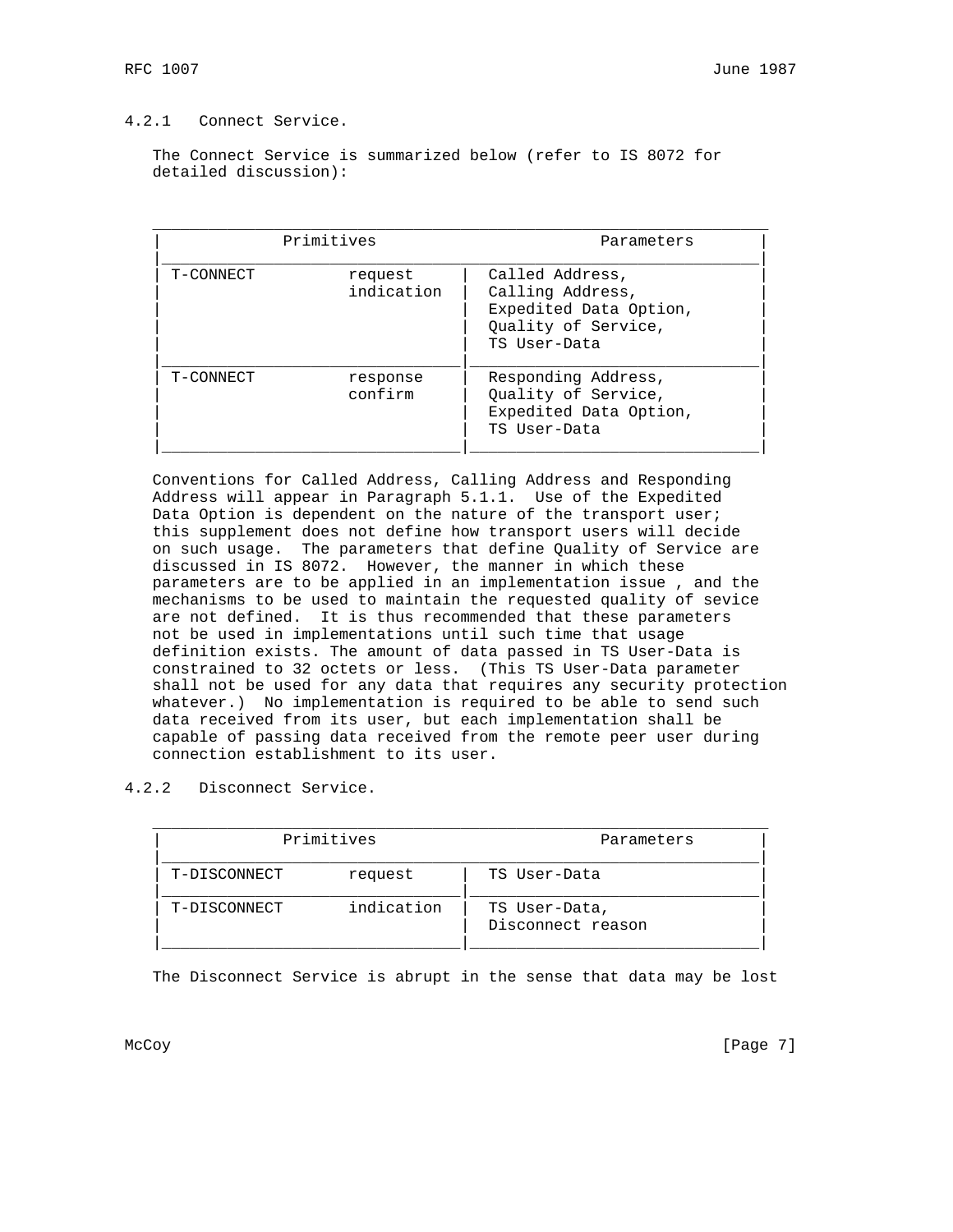whenever the service is invoked. Transport user processes should therefore ensure that all data intended to be received has in fact been received before issuing a T-DISCONNECT-request. The data used in the TS User-Data parameter is constrained to be 64 octets or less in length. (The TS User-Data parameter shall not be used for data that requires any security protection whatever.) Disconnect reasons are discussed in IS 8073, and reasons other than those listed in IS 8073 are permitted.

4.2.3 Data Transfer Service.

| Primitives |                       | Parameters   |  |
|------------|-----------------------|--------------|--|
| T-DATA     | request<br>indication | TS User-Data |  |

 The length of the data that is carried by the TS User-Data parameter is not constrained by the ISO Standard, but interface considerations may impose practical limits. This is discussed further in the Implementors guide, Part 3.1. For the purposes of this supplement, the TS User-Data parameter in this service is considered to be protected and should be used for any data requiring security protection.

4.2.4 Expedited Data Service.

| Primitives       |                       | Parameters   |  |
|------------------|-----------------------|--------------|--|
| T-EXPEDITED-DATA | request<br>indication | TS User-Data |  |

 The TS User-Data parameter is constrained to be no longer than 16 octets and shall not be used for data requiring any security protection whatever. The T-EXPEDITED-DATA-request cannot be used whenever non-use of expedited data was called for in either the T-CONNECT-request or T-CONNECT-response primitive.

## 4.3 Options.

 The protocol described in IS 8073 and N3756 permits certain options which qualify or enhance the service to be provided. Negotiated options are those which both communicating peer transport entities agree upon during connection establishment. Local options are those which apply to a particular implementation of transport that may be used to enhance performance, optimize resource utilization or improve resilience to network failures. The election of a local option is invisible to the remote peer entity.

McCoy [Page 8]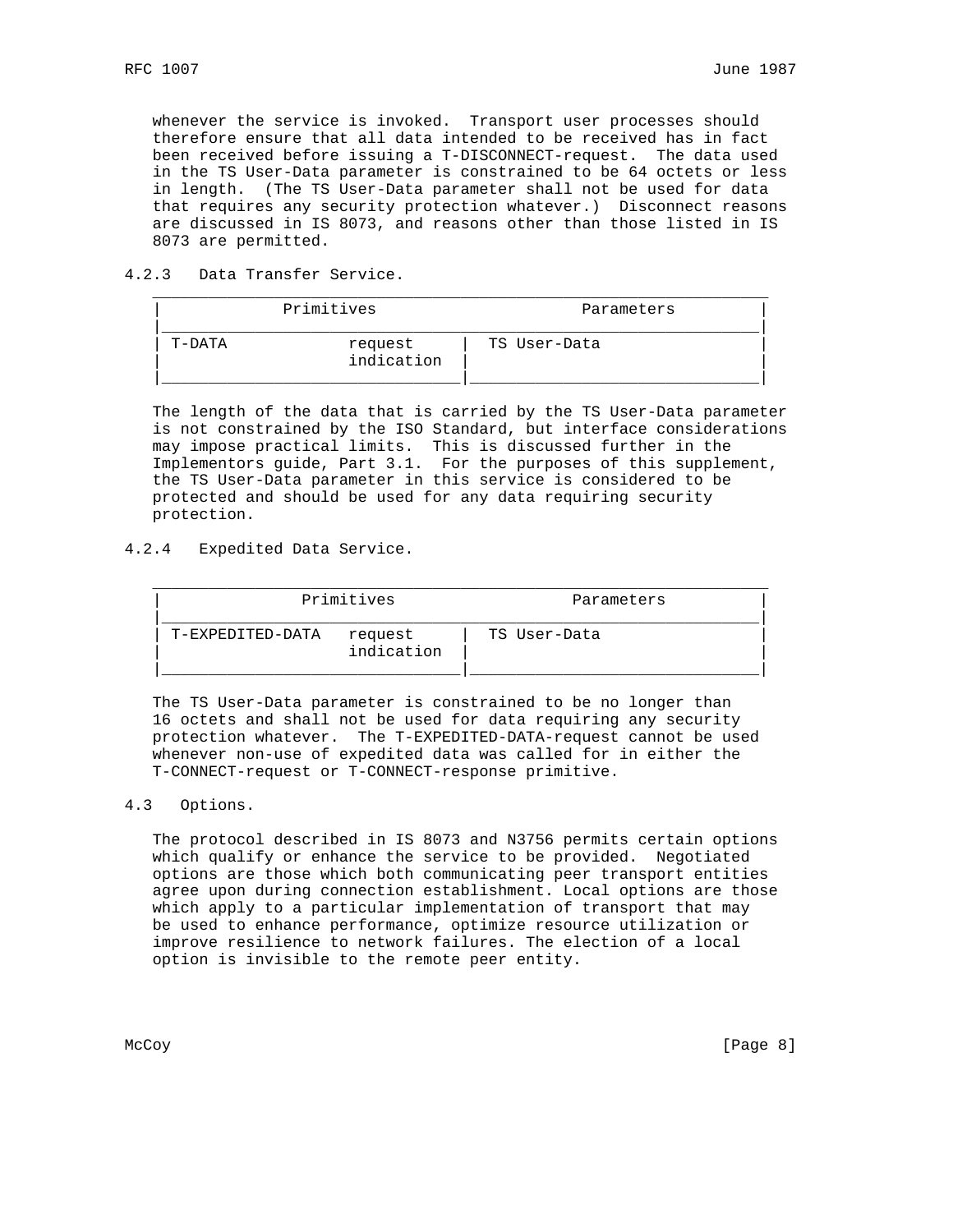## 4.3.1 Negotiated options.

 The options in IS 8073 that shall be negotiated between peer transport entities are given in the following list. The elections of these options to be taken in an implementation to which this supplement applies are defined in Paragraph 4.4.

- a. a. Class of service--agreement as to one of five classes of transport service, depending on which classes are supported by the entities, the quality of the network service available and the degree of resilience to network errors and failure required by the peer transport users.
- b. b. Use of extended formats--agreement to use or not use extended formats for sequence numbering and flow control credit; normal formats provide sequence numbers in the range 0 -  $(2**7 - 1)$  and flow control credit in the range  $0 - (2**15 - 1)$  1); extended formats provided sequence numbers in the range 0 -  $(2**31 - 1)$  and credit in the range  $0 - (2**16 - 1)$ .
- c. Use of expedited data transfer--agreement to use or not to use expedited data transfer during normal data transfer procedures.
- d. Maximum size of protocol data units to be exchanged--agreement to limit size of exchanged protocol data units, depending on buffer resources that the entities have and network quality of service; values negotiated are in the range 2\*\*7 - 2\*\*13 octets (total length).
- e. Use of checksum--agreement to use or not to use a 16-bit checksum on each protocol data unit exchange between the entities, depending on expected residual error rate in the network service used.
- f. Protection parameters--agreement as to how protection will be defined and maintained on the transport connection; these parameters are defined by the communicants which elect to use them.
- g. Use of flow control in Class 2--agreement to use or not to use flow control in Class 2 when Class 2 operation has been negotiated. Conformance to the ISO Standard requires that if Class 4 is supported over CONS, then Class 2 shall also be supported.
- h. Service quality parameters--agreement as to the quality of service to be expected on the transport connection; the ISO Standard does not state how these parameters are to be used by the transport entities or their users.

McCoy [Page 9]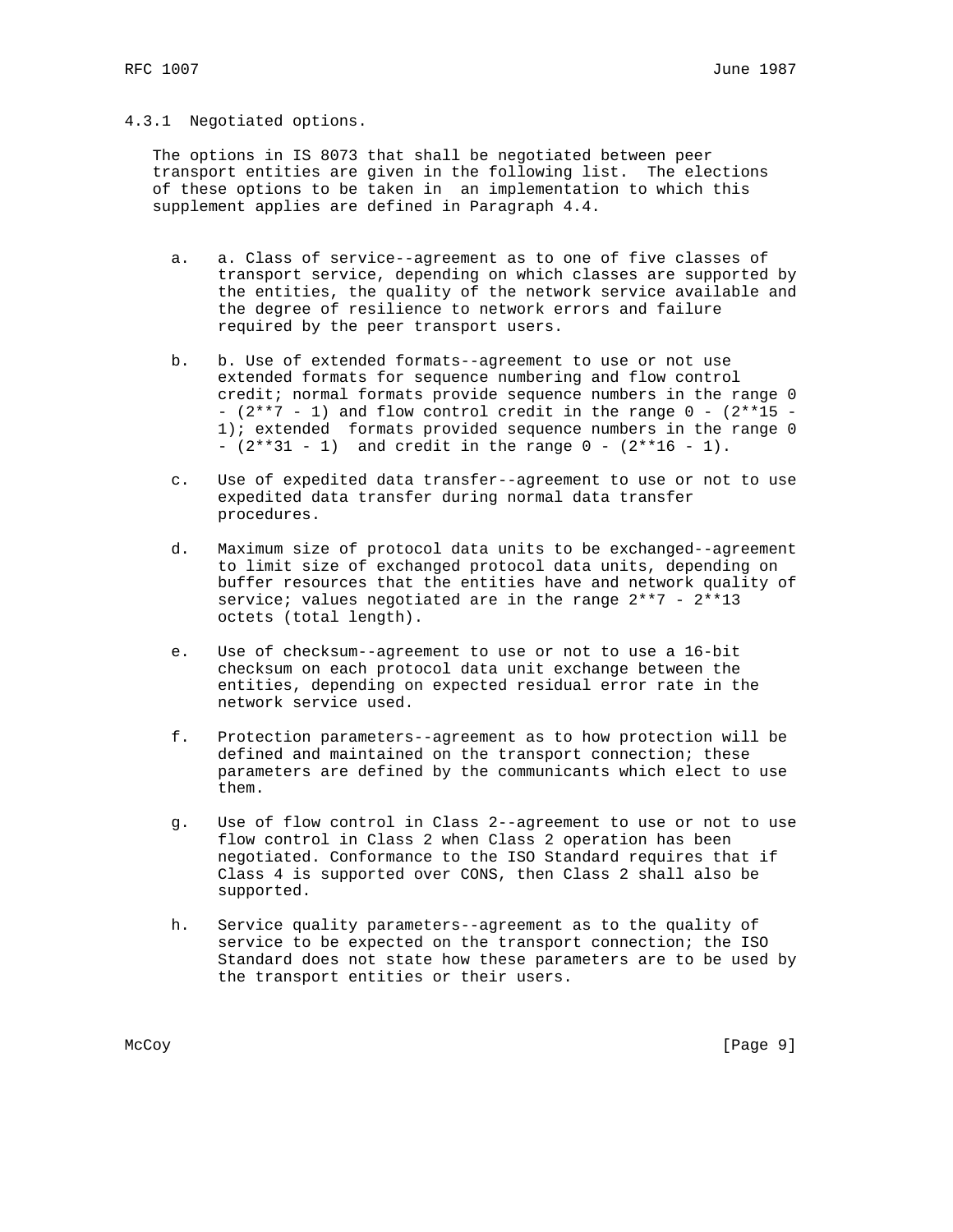# 4.3.2 Local options, Class 2.

 The options that an implementor may decide in a particular Class 2 implementation are given in the following list. Recommendations and requirements for these options for the purposes of this this supplement are given in Paragraph 4.5.1.

- a. Multiplexing on network connection--for better usage of of network resources, an implementation may elect to share a network connection among two or more transport connections.
- b. Acknowledgement strategy--an implementation is not required by IS 8073 to use any particular strategy for sending acknowledgements for received data: each data transfer protocol data unit may be explicitly acknowledged (one-for one) or may be implicitly acknowledged by a group acknowledgement (one-for-N).
- c. Concatenation of protocol data units--when network service data units are large compared to the protocol data units to be sent, an implementation may elect to concatenate these protocol data units into a single network service data unit.
- d. Lockup prevention timer--when the wait-before-closing state is entered, there is a possibility of deadlock if the peer transport entity never responds to the CR TPDU. The standard provides for an optional timer to alleviate this situation.
- 4.3.3 Local options, Class 4.

 The options that an implementor may decide in a particular Class 4 implementation are given in the list below. Recommendations and requirements for use of these options in implementations to which this supplement applies are given in Paragraph 4.5.2.

- a. Withdrawal of flow control credit--when supporting several connections of differing precedence or priority, resource management must be practiced so as to maintain the precedence or priority relationships.
- b. Flow control confirmation--when flow control credit is reduced, extra delay may be encountered because acknowledgements carrying new flow control information are lost; this procedure aids in speeding up resynchronization of the flow control.
- c. Subsequenced acknowledgements--when the flow control window has been closed this procedure alleviates ambiguity due to lost or out-of-order acknowledgements.

McCoy [Page 10]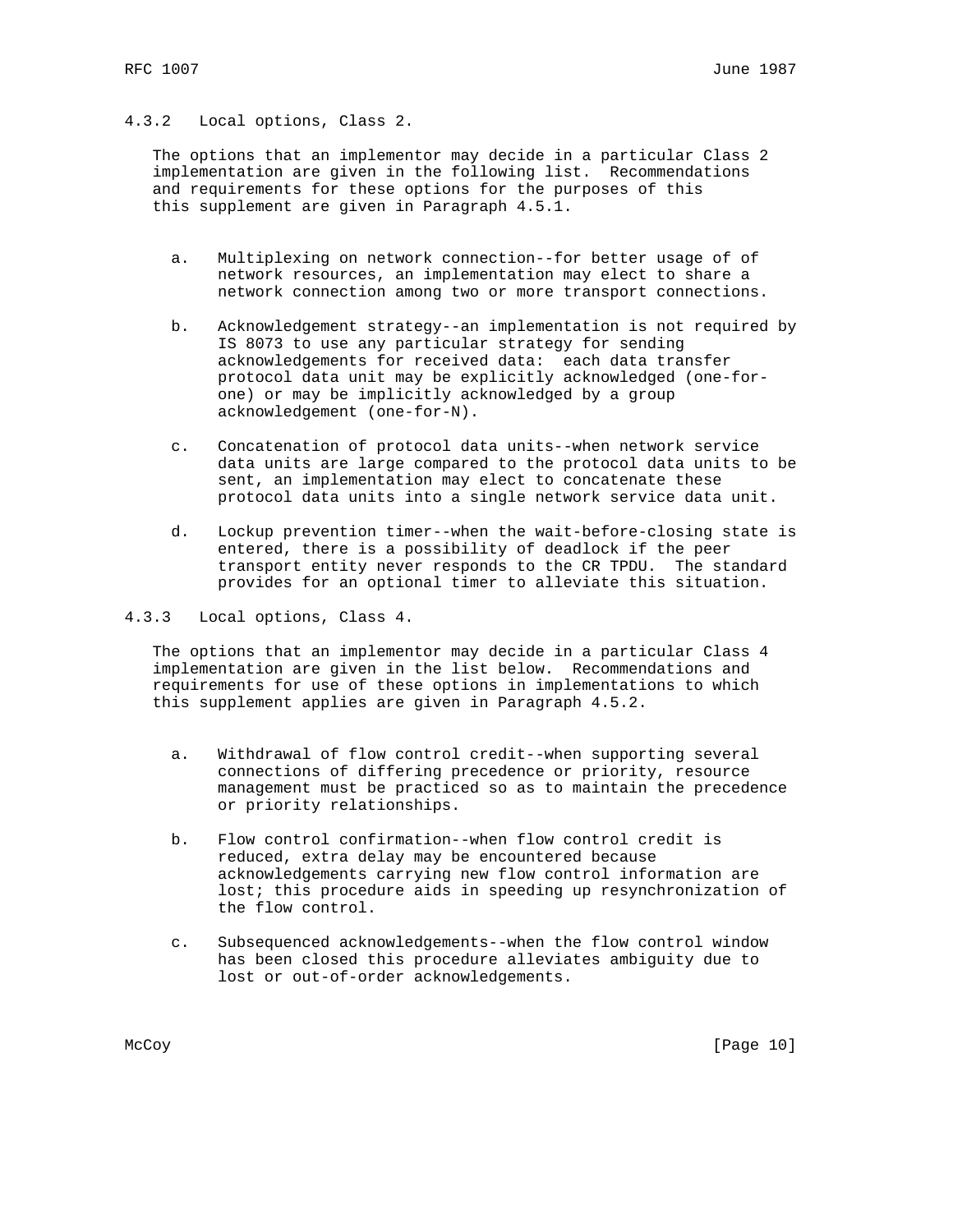- d. Splitting over network connection--when operating over a connection-oriented network service, a Class 4 implementation is permitted to use more than one network connection, for better performance and better resilience to network connection failure.
- e. Acknowledgement strategy--an implementation is not required by the standard to use any particular strategy for sending acknowledgements for received data: each data transfer protocol data unit may be explicitly acknowledged (one-for one) or may be implicitly acknowledged by a group acknowledgement (one-for-N).
- f. Wait-before-closing state--when a connect request has been sent to the peer and the user has requested a disconnection before the connect confirmation has been received, an implementation may elect to wait until the confirmation has arrived before sending the disconnection request to the peer, to ensure positive identification of the connection to be released.
- g. Multiplexing on network connection--for better usage of network resources, an implementation may elect to share a network connection among two or more transport connections.
- h. Concatenation of protocol data units--when network service data units are large compared to the protocol data units to be sent, an implementation may elect to concatenate these protocol data units into a single network service data unit.
- i. Checksum algorithm--the Fletcher checksum algorithm provided in an annex to the standard is not part of the standard and is provided for information only. The checksum algorithm used nature of network errors expected and need only satisfy the summation criterion given in the standard.
- j. Send network RESET when bad checksum received--it may not be possible to know with certainty which of several transport connections multiplexed on a network connection is to receive a protocol data unit which carries a bad checksum. A N-RESET or N-DISCONNECT may be sent on the network connection to all transport entities on the connection to indicate the error.
- k. Protocol data unit retransmission policy--protocol data units for which no acknowledgement has been received may be retransmitted in case the originals were never received. Whether to retransmit only the oldest unacknowledged protocol data unit or all those that are outstanding has implications for buffer management in the sending entity and for utilization of the bandwidth in the network transmission

McCoy [Page 11]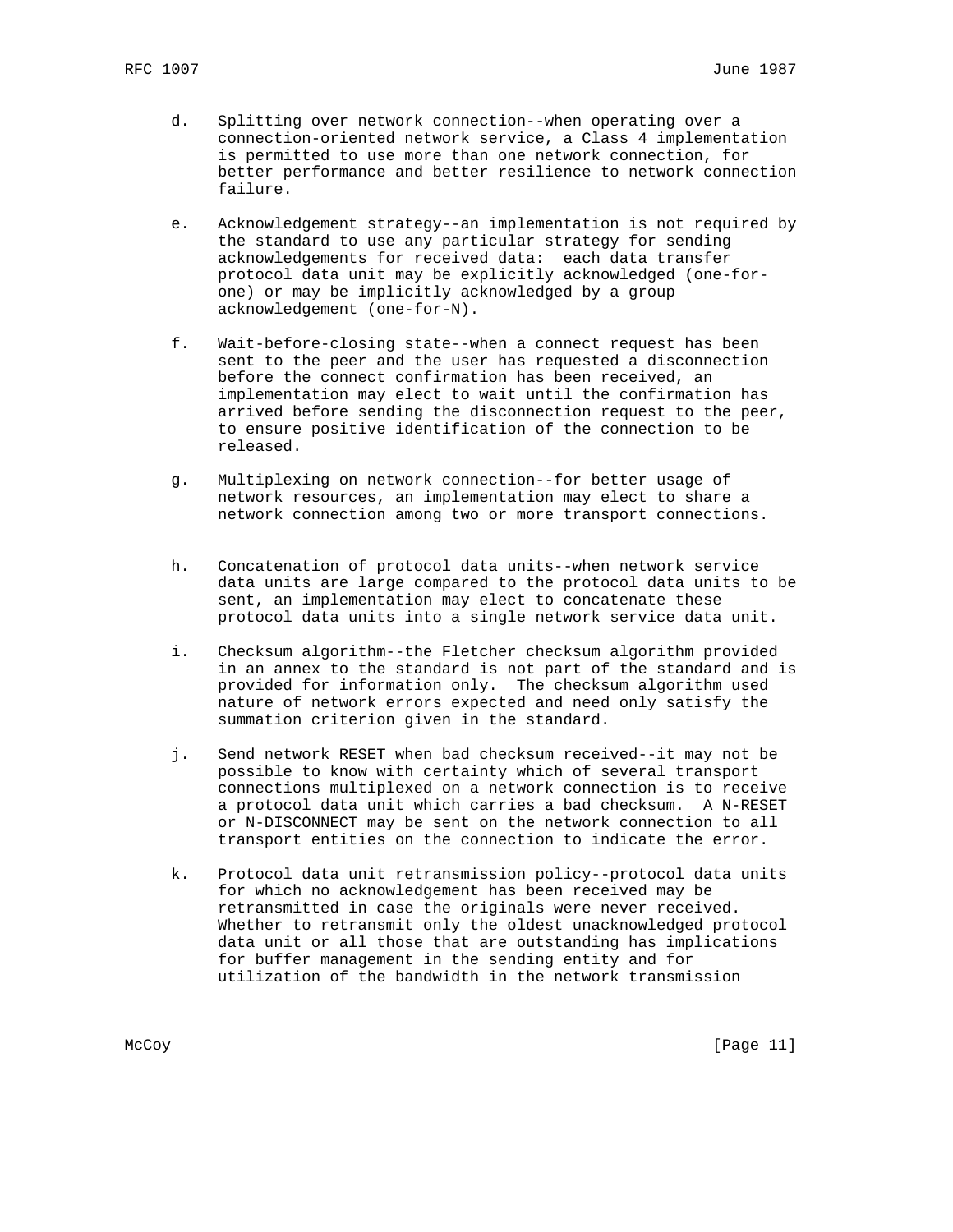medium.

#### 4.4 Negotiations.

 Paragraph 4.2.1 lists those options that shall be negotiatied by communicating transport entities. Below, conventions are given for these options, in usage to which this supplement applies. These requirements reflect the conformance statement of IS 8073 and the needs of the DOD.

- 4.4.1 Options.
- 4.4.1.1 Class of service.
	- a. An implementation operating on CONS shall be capable of offering Class 2 and may optionally support Class 0.
	- b. An implementation shall not respond by a proposal of Class 0 and shall not respond by a proposal of Class 2 if the connect request was received on a CLNS.
	- c. An implementation may offer Class 2 as an alternative class of operation in a connect request when operating over CONS. No alternative class may be offered if operation over a CLNS.
	- d. An implementation shall respond to a connect request that proposes Class 1 or 3 as primary choice with a disconnect request, reason code 128+2 (see p. 87 of IS 8073).
	- e. An implementation shall not propose Class 1 or Class 3 in response to a connect request carrying Class 1 or Class 3 as an alternative class of service.
	- f. An implementation which proposes Class 4 in a connect request need not accept a proposal for Class 2 from its peer if Class 2 was not offered as an alternative in the connect request, or if operation is over a CLNS. Class 2 shall be accepted when proposed by the responding peer if it was offered as an alternative in the connect request.
- 4.4.1.2 Extended formats.
	- a. An implementation shall always propose use of extended formats when either Class 4 or Class 2 is proposed in a connect request.
	- b. An implementation shall always accept the use of extended formats when so proposed in a received connect request.

McCoy [Page 12]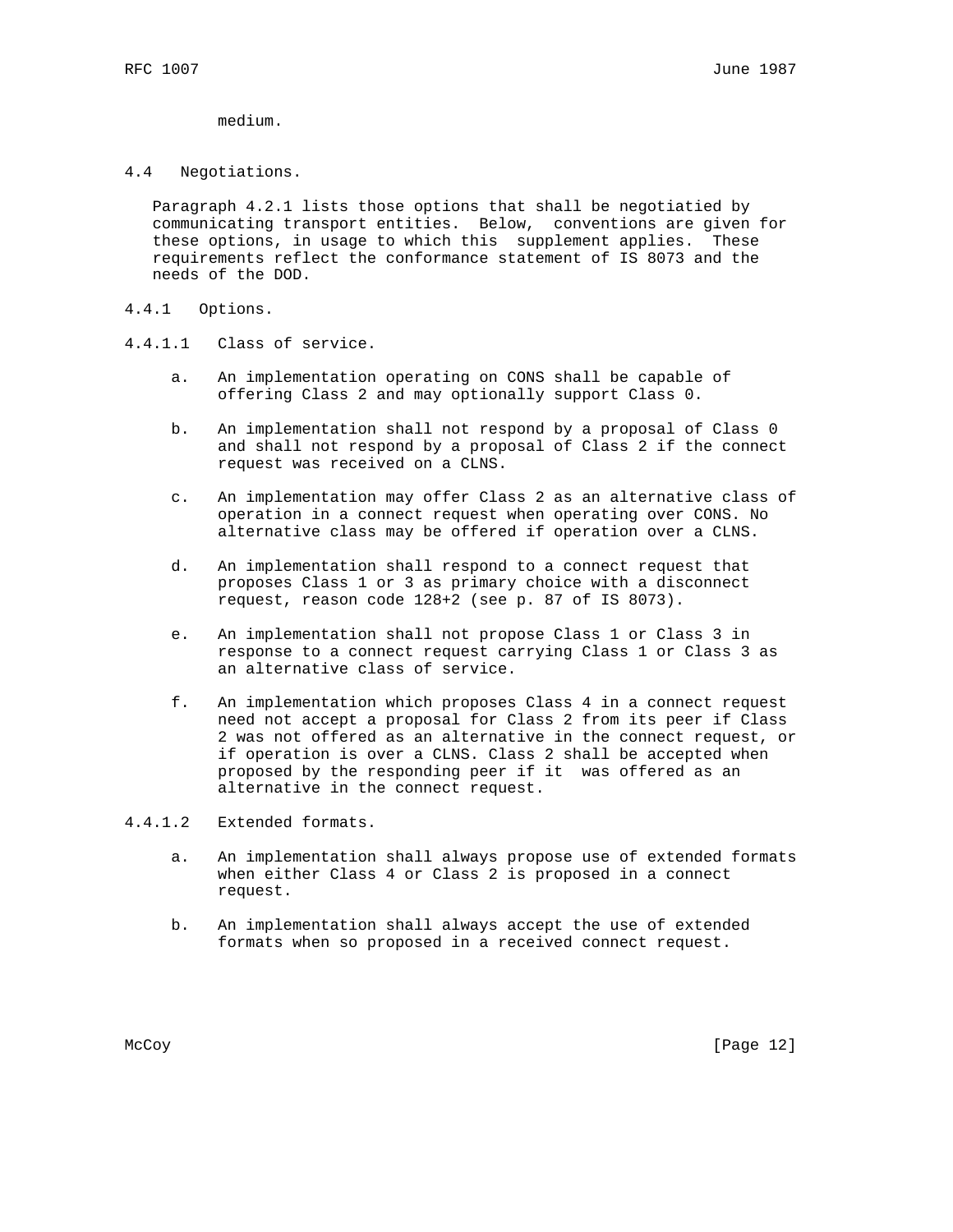- 4.4.1.3 Expedited data.
	- a. Use of expedited data is subject to negotiation by users of Transport Service.
	- b. Expedited data shall be supported in Class 2.
- 4.4.1.4 Maximum protocol data unit size.

(The provisions of this paragraph are under consideration.)

4.4.1.5 Use of checksum.

 An implementation shall propose use of checksums consistent with the expected quality of service and security requirements.

- a. Checksums should be used when operating with the IP on catenated networks.
- b. Checksums should not be used if high performance is required, except when required by high error rates in the network service.
- c. Checksums should always be used when any encryption is being used.
- 4.4.1.6 Protection parameters.

Use of the security parameters is not defined in this supplement.

- 4.4.1.7 Use of flow control in Class 2.
	- a. An implementation shall always propose the use of flow control in Class 2 whenever Class 2 is proposed as either primary or alternative choice of service.
	- b. An implementation shall accept use of flow control in Class 2 whenever negotiation to Class 2 occurs.
- 4.4.1.8 Service quality parameters.
	- a. Use of the service quality parameters in the CR and CC protocol data units is not defined except for the residual error rate parameter and the priority parameter.
	- b. Residual error rate (the use of this parameter is under consideration).

McCoy [Page 13]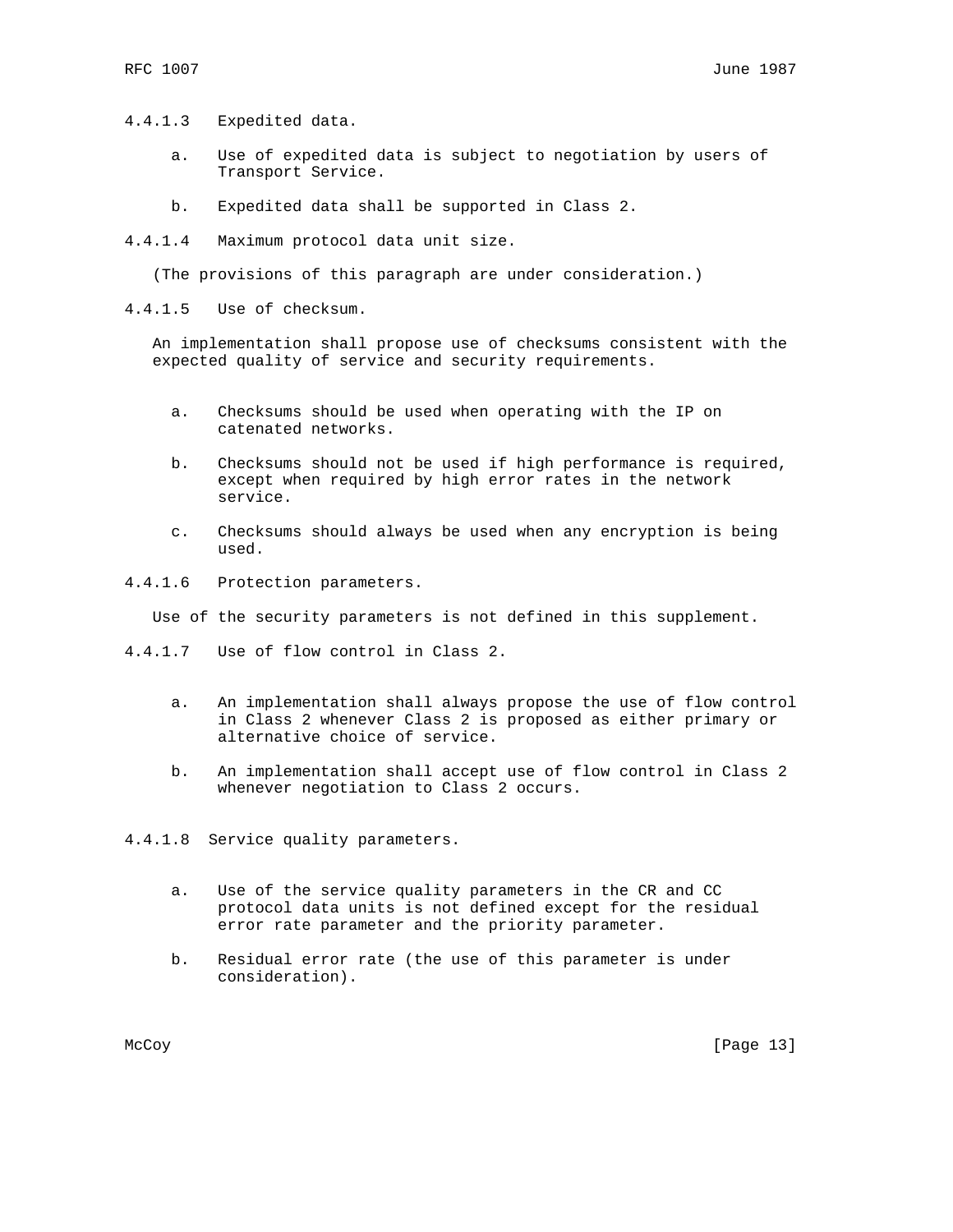- c. Priority (the use of this parameter is under consideration).
- 4.4.2 Parameters.

 This paragraph defines the values to be used in the CR and CC TPDUs.

- 4.4.2.1 Class 2 parameters.
- 4.4.2.1.1 Connect request (CR) protocol data unit.
- 4.4.2.1.1.1 Fixed part of header.
	- a. Connect request code: as in IS 8073.
	- b. Initial credit allocation: this field defines the number of TPDUs offered as initial credit by the connection initiator. Since the field is of length 4, the maximum credit that can be initially offered is limited to 15. These TPDUs are constrained in length to the maximum size defined in the TPDU size field, listed below in Paragraph 4.4.2.1.1.2.
	- c. Destination reference: as in IS 8073.
	- d. Source reference: this reference shall be selected pursuant to the provisions of Paragraph 5.2.1.
	- e. Class and option: the class field shall take binary value 0010; the option field shall take binary value 0010. (These values select Class 2, and the options of extended formats and flow control in Class 2.)
- 4.4.2.1.1.2 Variable part of header.
	- a. TSAP identifiers: the parameter values shall follow the conventions given in Paragraphs 5.1.1 and 5.1.2.
	- b. TPDU size: (The values to be used are under consideration.)
	- c. Version number: as in IS 8073.
	- d. Protection parameters: should not be used.
	- e. Checksum: shall not be used.
	- f. Additional options: this field shall take binary value 0001 if the initiating user has proposed the use of expedited data, and shall take value 0000 otherwise.

McCoy [Page 14]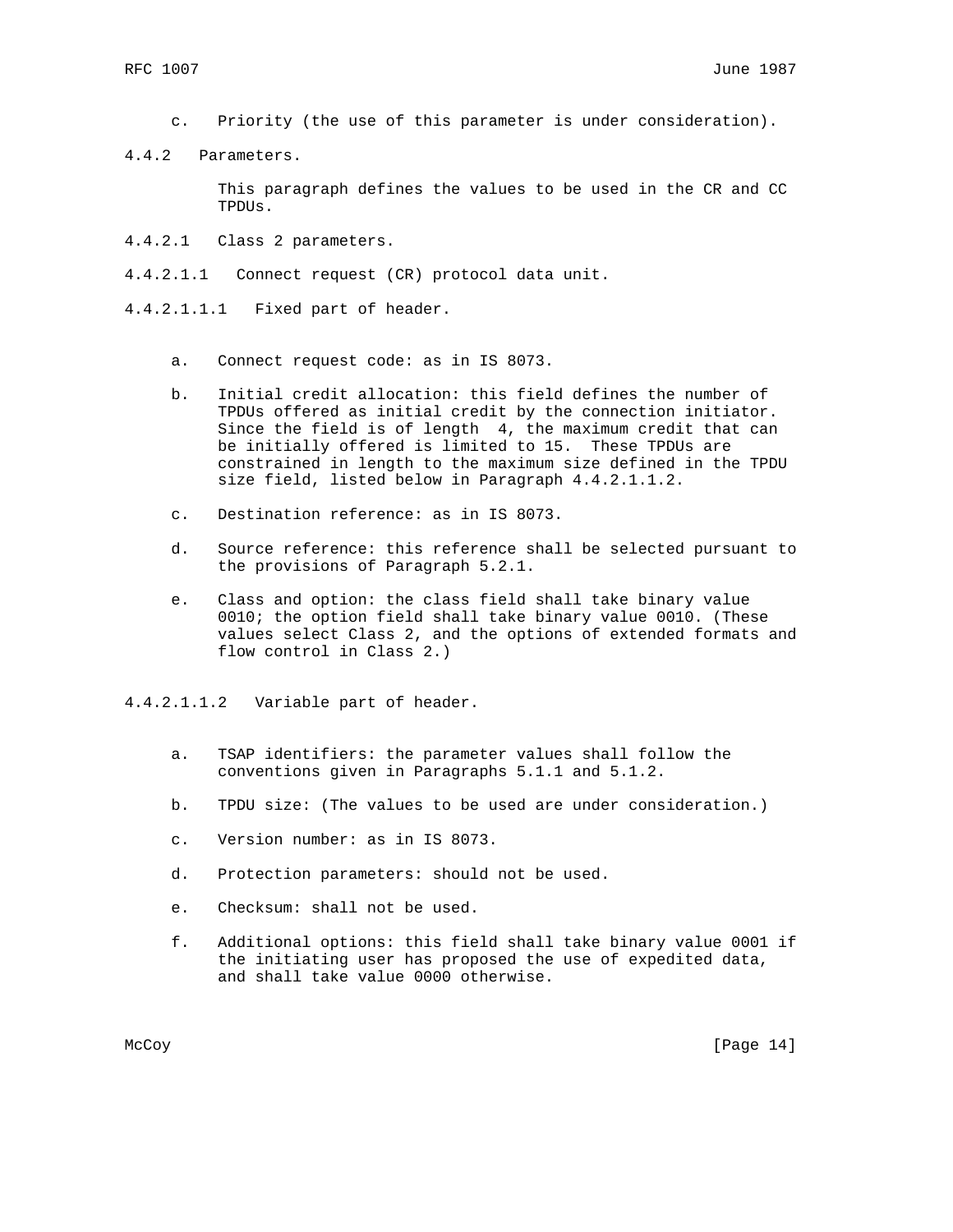- g. Alternative protocol classes: this field shall not be used unless Class 0 is to be proposed as an alternate class of operation.
- h. Throughput: should not be used.
- i. Residual error rate: should not be used.
- j. Priority: (Use of this parameter is under consideration.)
- k. Transit delay: should not be used.

4.4.2.1.1.3 User data.

 The CR TPDU shall not carry user data which has any requirement whatever for security protection.

4.4.2.1.2 Connect Confirm (CC) TPDU.

4.4.2.1.2.1 Fixed part of header.

- a. Connect confirm code: as in IS 8073.
- b. Initial credit allocation: same as Paragraph 4.4.2.1.1.1.
- c. Destination reference: this reference shall be the "Source reference" number from the received CR TPDU.
- d. Source reference: this reference shall be selected pursuant to the provisions of Paragraph 5.2.1.
- e. Class and option: the class field shall take binary value 0010 and the option field shall take binary value 0010 (selects Class 2 and options of extended formats and flow control in Class 2).

4.4.2.1.2.2 Variable part of header.

- a. TSAP identifier(s): the parameter values shall follow the conventions given in Paragraphs 5.1.1 and 5.1.2.
- b. b. TPDU size: (The values for this parameter are under consideration.)
- c. Version number: as in IS 8073.
- d. Protection parameters: should not be used.

McCoy [Page 15]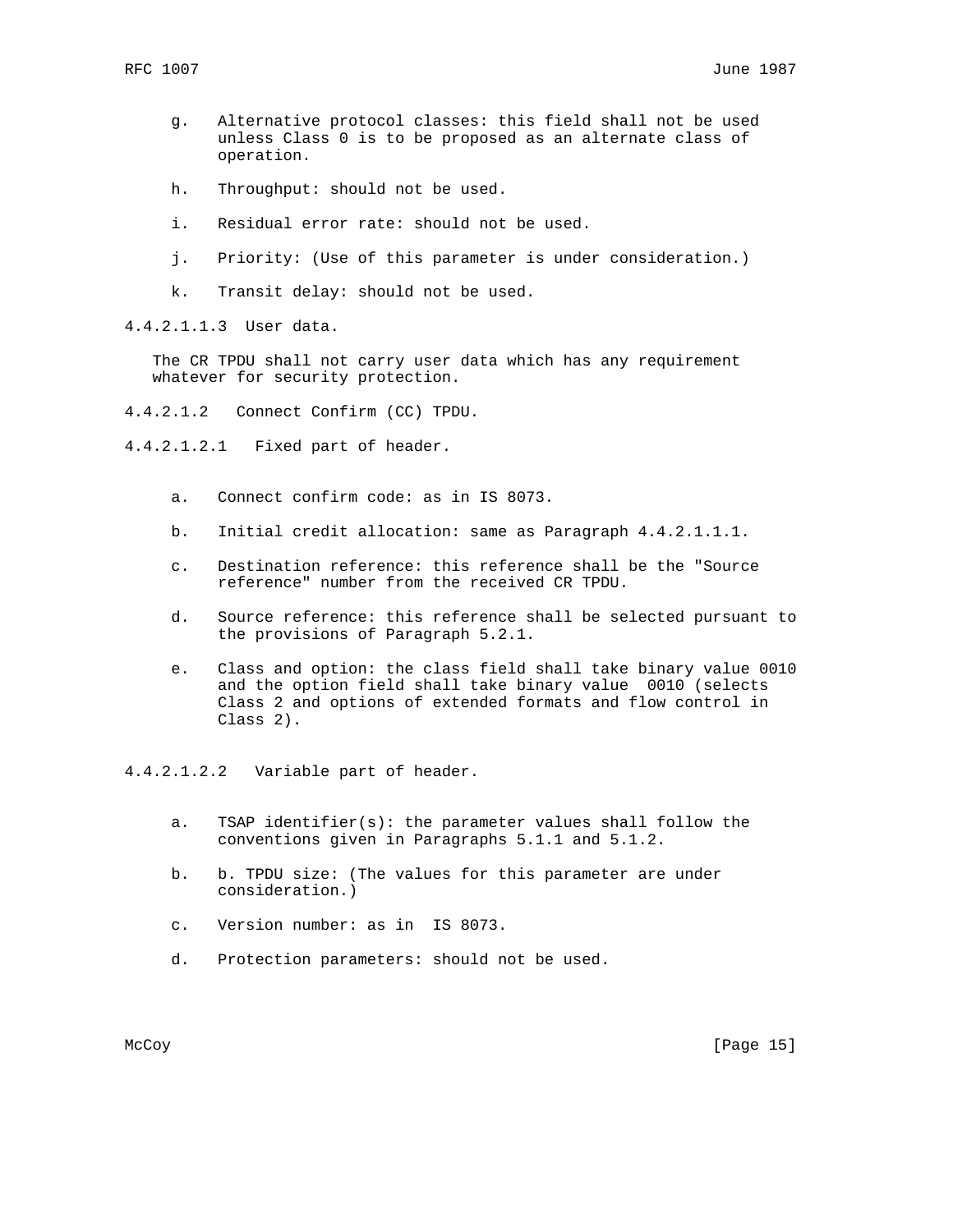- e. Checksum : shall not be used.
- f. Additional options: This field shall take binary value 0001 if the responding transport entity has proposed the use of expedited data, and shall take binary value 0000 otherwise.
- g. Alternative protocol classes: shall not be used.
- h. Throughput: should not be used.
- i. Residual error rate: should not be used.
- j. Priority: (The use of this parameter is under consideration.)
- k. Transit delay: should not be used.

4.4.2.1.2.3 User data.

 The CC TPDU shall not carry any data which has any requirement whatever for security protection.

- 4.4.2.2 Class 4 parameters.
- 4.4.2.2.1 Connect request (CR) TPDU.
- 4.4.2.2.1.1 Fixed part of header.
	- a. Connect request code: as in IS 8073.
	- b. Initial credit allocation: this field defines the number of TPDUs offered as initial credit by the connection initiator. Since the field is of length 4, the maximum credit that can be initially offered is limited to 15. These TPDUs are constrained in length to the maximum size defined in the TPDU size field, listed below in Paragraph 4.4.2.2.1.2.
	- c. Destination reference: as in IS 8073.
	- d. Source reference: this reference shall be selected pursuant to the provisions of Paragaph 5.2.1.
	- e. Class and option: the class field shall take binary value 0100; the option field shall take binary value 0010. (These values select Class 4, and the options of extended formats and flow control in Class 2. This latter option is ignored if the class negotiated is Class 2.)

McCoy [Page 16]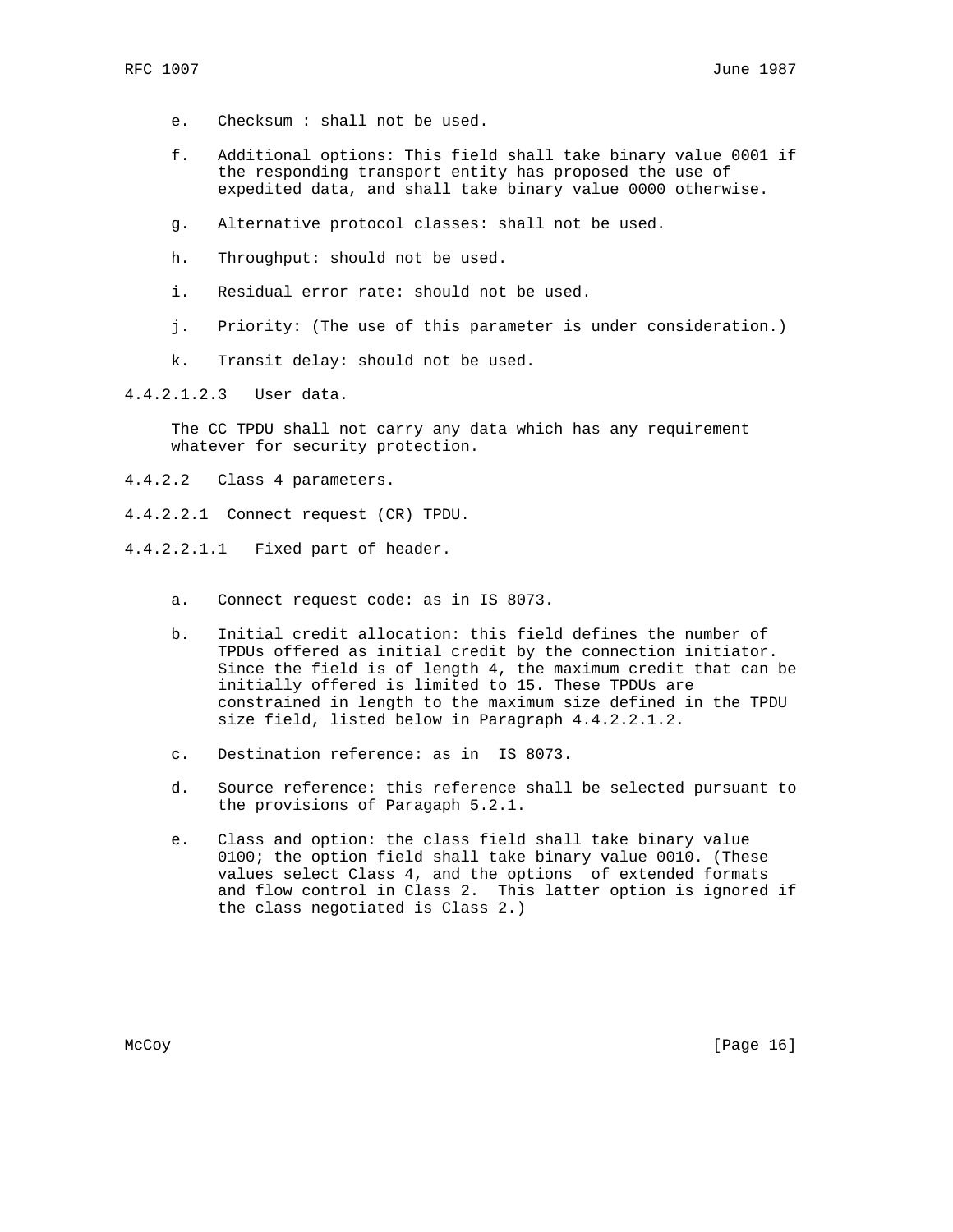#### 4.4.2.2.1.2 Variable part of header.

- a. TSAP identifiers: the parameter values shall follow the conventions given in Paragraphs 5.1.1 and 5.1.2.
- b. PDU size: (The values for this parameter are under consideration.)
- c. Version number: as in IS 8073.
- d. Protection parameters: should not be used.
- e. Checksum: if Class 4 has been selected, this parameter may be used. If Class 2 (or Class) has been selected, this parameter shall not be used.
- f. Additional options: this field shall take binary value 0001 if the initiating user has proposed the use of expedited data, and shall take binary value 0000 otherwise.
- g. Alternative protocol classes: this field shall be used only if Class 2 (or Class 0) is to be proposed as an alternate class of operation, conformant to the conditions of Paragraph 4.4.1.1. If Class 2 is proposed, the field shall take binary value 00000010 (1 octet).
- h. Acknowledge time: should not be used.
- i. Throughput: should not be used.
- j. Residual error rate: (The use of this parameter is under consideration.)
- k. Priority: (The use of this parameter is under consideration.)
- l. Transit delay: should not be used.

4.4.2.2.1.3 User data.

 The CR TPDU shall not carry user data which has any requirement whatever for security protection.

4.4.2.2.2 Connect confirm (CC) TPDU.

4.4.2.2.2.1 Fixed part of header.

- a. Connect confirm code: as in IS 8073.
- b. Initial credit allocation: same as Paragraph 4.4.2.2.1.1.b.

McCoy [Page 17]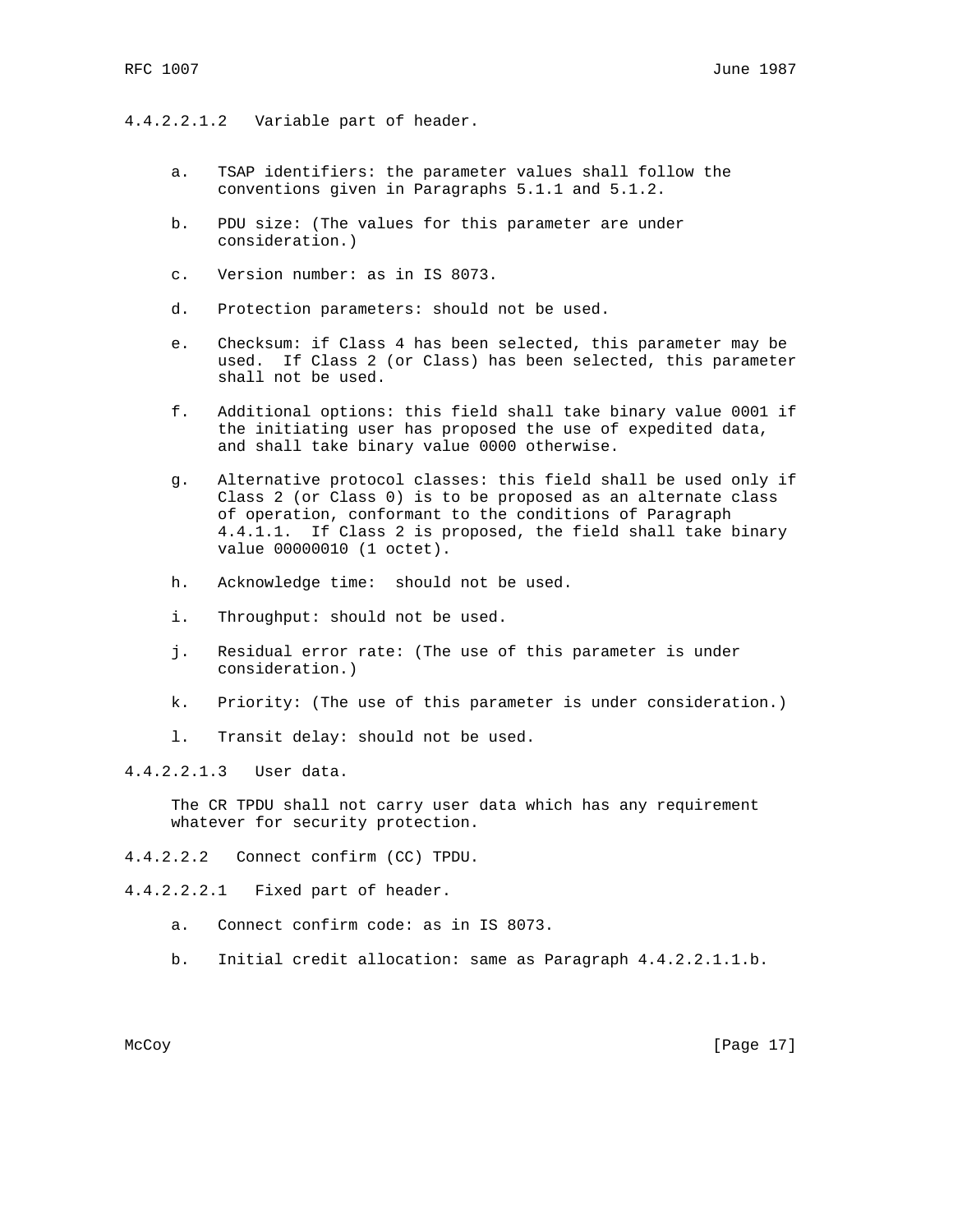- c. Destination reference: this reference shall be the number in "Source reference" from the received CR TPDU.
- d. Source reference: this reference shall be selected pursuant to the provisions of Paragraph 5.2.1.
- e. Class and option: if Class 2 has been selected, then the class field shall take binary value 0010 and the option field shall take binary value 0010. If Class 4 has been selected, then the class field shall take binary value 0100 and the option field shall take binary value 0010.
- 4.4.2.2.1.2 Variable part of header.
	- a. TSAP identifier(s): the parameters values shall follow the conventions given in Paragraphs 5.1.1 and 5.1.2.
	- b. TPDU size: (The values for this parameter are under consideration.)
	- c. Version number: as in IS 8073.
	- d. Protection parameters: should not be used.
	- e. Checksum: if Class 4 has been selected, this parameter may be used. If Class 2 (or Class 0) has been selected, this parameter shall not be used.
	- f. Additional options: if Class 4 or Class 2 has been selected, this field shall take binary value 0001 if the responding user has proposed use of expedited data and shall take binary value 0000 otherwise.
	- g. Alternate protocol classes: shall not be used.
	- h. Acknowledgement time: should not be used.
	- i. Throughput: should not be used.
	- j. Residual error rate: (The use of this parameter is under consideration.)
	- k. Priority: (The use of this parameter is under consideration.)
	- l. Transit delay: should not be used.

4.4.2.2.1.3 User data.

 The CC TPDU shall not carry user data which has any requirement whatever for security protection.

McCoy [Page 18]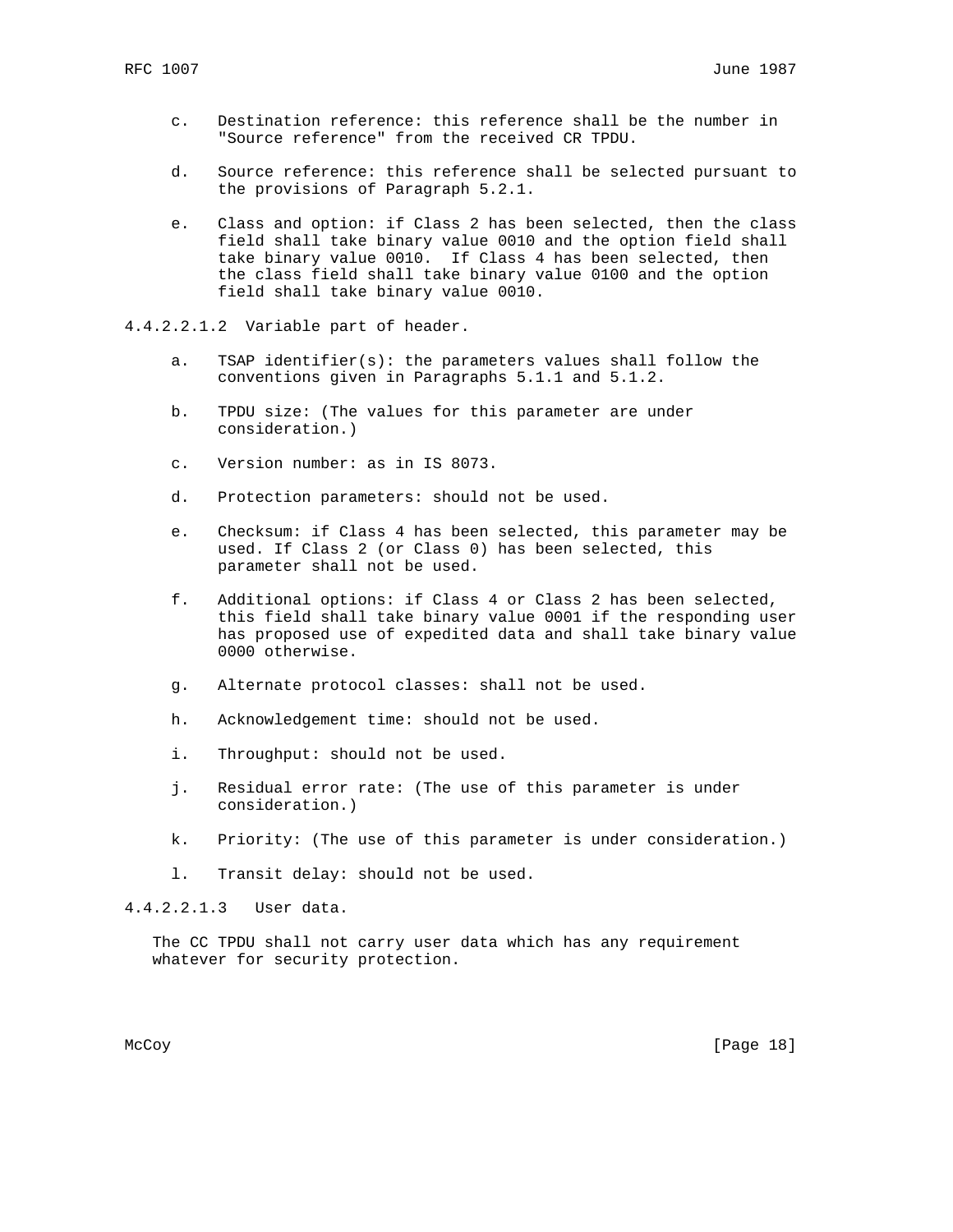4.5 Use of local options.

 The paragraphs that follow give policy and guidance in the election of local options.

4.5.1 Local options, Class 2.

4.5.1.1 Multiplexing.

 Any Class 2 connections may be multiplexed on the same network connection to the limits provided by the network service. Multiplexing Class 2 and Class 4 connections together on the same network connection is not recommended.

4.5.1.2 Acknowledgement strategy.

(The provisions of this paragraph are under consideration.)

4.5.1.3 Concatenation.

 This permits placing certain TPDUs into a single network service data unit with a data-bearing TPDU. It is useful for reducing the overhead of separate transmission of the individual TPDUs.

4.5.1.4 Lockup prevention timer.

 It is strongly recommended that this timer be used for all Class 2 connections. A description of the timer has been included in the transport formal description. (This timer corresponds to the optional TS1 timer that IS 8073 recommends.)

4.5.1.5 Treatment of protocol errors.

 Protocol errors detected by a Class 2 transport connection shall result in that connection being terminated, without sending an ER TPDU.

4.5.1.6 Action on receipt of Error transport protocol data unit.

 The receipt of an ER TPDU for a Class 2 transport connection shall cause immediate termination of that transport connection.

4.5.2 Local options, Class 4.

4.5.2.1 Withdrawal of flow control credit.

 Because of the need to serve transport connections of various levels of operating priority, an implementation shall support the withdrawal of flow control credit from any Class 4 transport connection as a means of managing resource allocation among Class 4 connections.

McCoy [Page 19]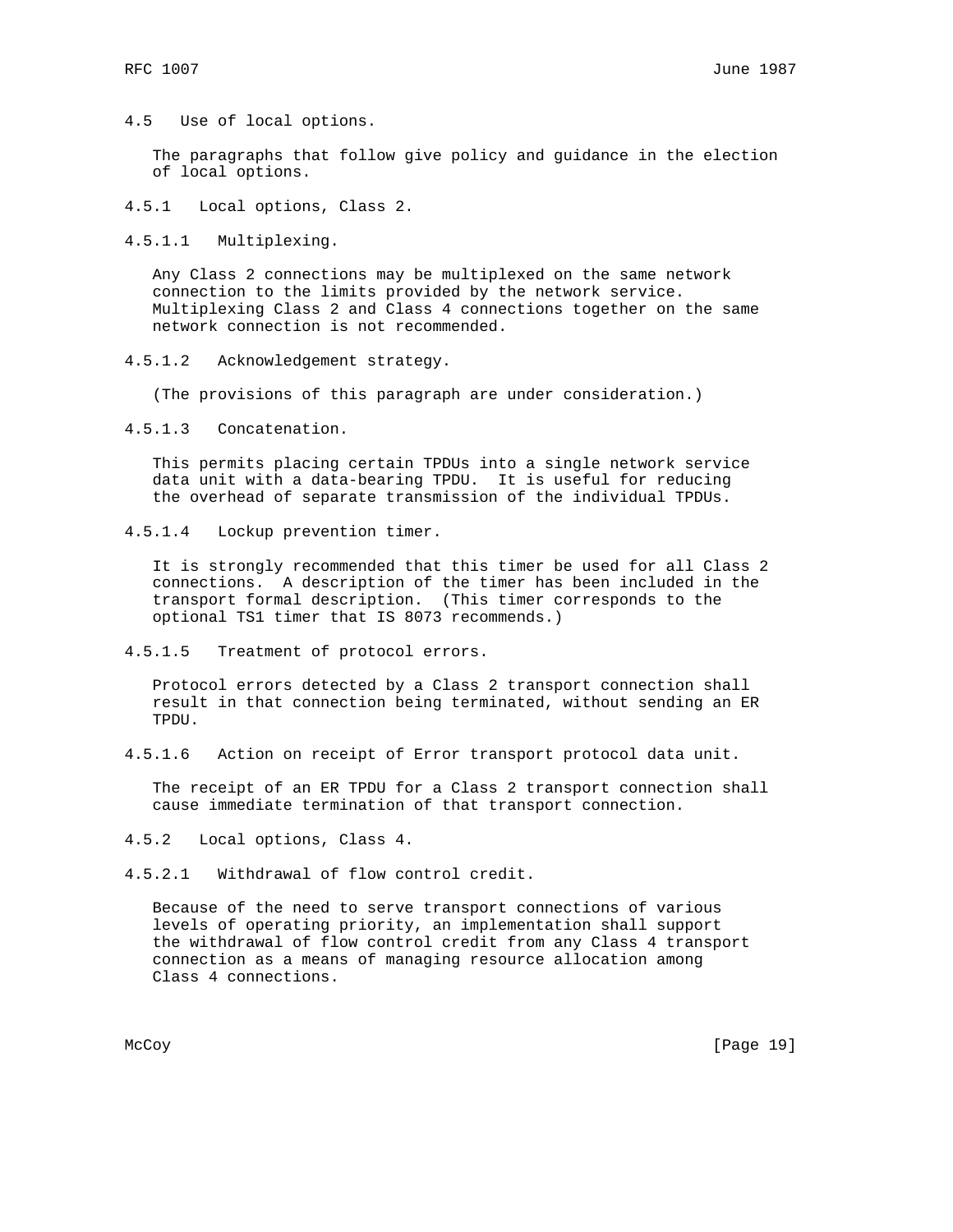4.5.2.2 Flow control confirmation.

 The requirement to support withdrawal of flow control credit strongly indicates the need to use flow control confirmation. An implementation should support and use the flow control confirmation procedures of IS 8073, consistent with quality of service and other requirements.

4.5.2.3 Subsequenced acknowledgements.

 The possibility of credit withdrawal strongly indicates the requirement for subsequence numbers on acknowledgements. An implementation shall support and use subsequence numbers as defined in IS 8073.

4.5.2.4 Splitting over network connection.

 Implementations may use splitting as necessary or useful in the operating environment. (Splitting is defined only for operation over a CONS.

4.5.2.5 Acknowledgement strategy.

(The provisions of this paragraph are under consideration.)

4.5.2.6 Wait-before-closing state.

 It is recommended that this state be used. A lockup prevention timer, such as used in Class 2, is not necessary, since the CR TPDU retransmission timer serves this purpose.

4.5.2.7 Multiplexing on network connection.

 Multiplexing of Class 4 connections on a single network connection may be used as necessary or useful, within the limits permitted by the network service. Class 4 connections should not be multiplexed onto network connections serving Class 2 transport connections.

4.5.2.8 Concatenation of protocol data units.

 Concatenation may be useful when operating over a CLNS that has large capacity service data units. Concatenation on networks that areconnection-oriented may be useful if transport connections are being multiplexed. A careful analysis of the treatment of the network service data unit in internetwork environments should be done to determine whether concatenation of TPDUs provides sufficient benefit to justify its usage in those circumstances.

McCoy [Page 20]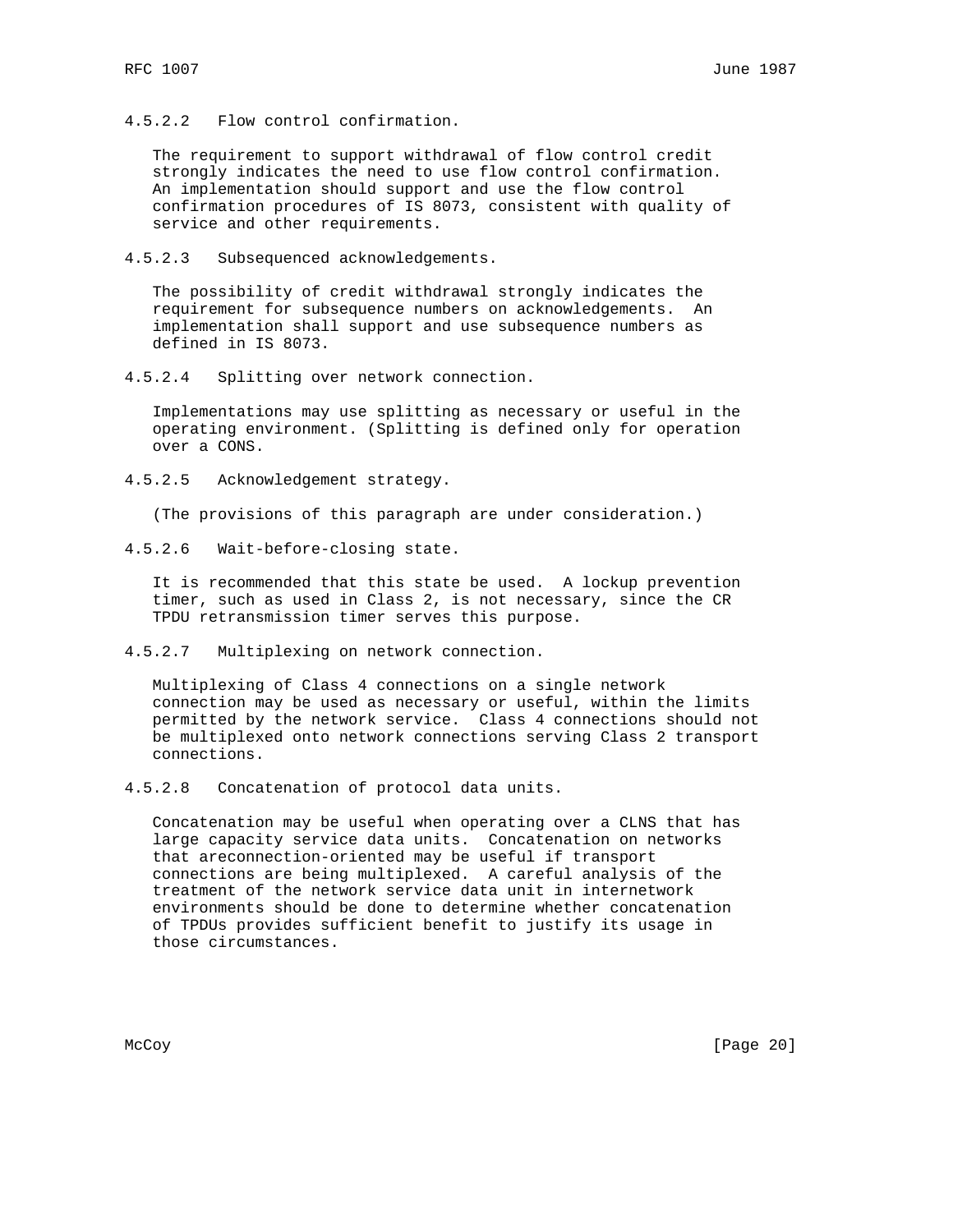4.5.2.9 Checksum algorithm.

 It is strongly recommended that the algorithm described in the Implementors Guide Part 7, be used rather than the algorithm given in the Annex to IS 8073. The algorithm in Part 7 computes the same checksum as the one in IS 8073 but has been optimized. Guidance on the use and non-use of checksum is given in the Implementors Guide, Part 7.

4.5.2.10 Send network RESET when bad checksum received.

 It is recommended that only an N-RESET be sent when encountering a TPDU with a bad checksum on a CONS. An implementation shall not send an N-DISCONNECT-request in such situations, since the TPDU with the bad checksum may have come from some entity intending to interfere with communications. When operating Class 4 over a CLNS, no action shall be taken on the receipt of a TPDU with a bad checksum, i.e., the TPDU shall be discarded.

4.5.2.11 Protocol data unit retransmission policy.

(The provisions of this paragraph are under consideration.)

4.5.2.12 Treatment of protocol errors.

 In Class 4, a protocol error arising from a TPDU containing unrecognized parameters shall cause a DR TPDU to be sent to the sender, if the TPDU is otherwise valid. All other erroneous TPDUs shall be discarded.

4.5.2.13 Action on receipt of Error transport protocol data unit.

 If an ER TPDU is received from a remote transport entity, an implementation to which this supplement applies shall release the transport connection with which the ER TPDU is associated, if such association can be made. When association cannot be made, the ER TPDU shall be discarded.

5. SPECIAL REQUIREMENTS

5.1 Addressing conventions.

 (The provisions of Paragraph 5.1 and its subparagraphs are under consideration.)

- 5.1.1 Transport Service Access Point.
- 5.1.2 Connect-request/confirm protocol data units.
- 5.1.3 Network Service Access Point.

McCoy [Page 21]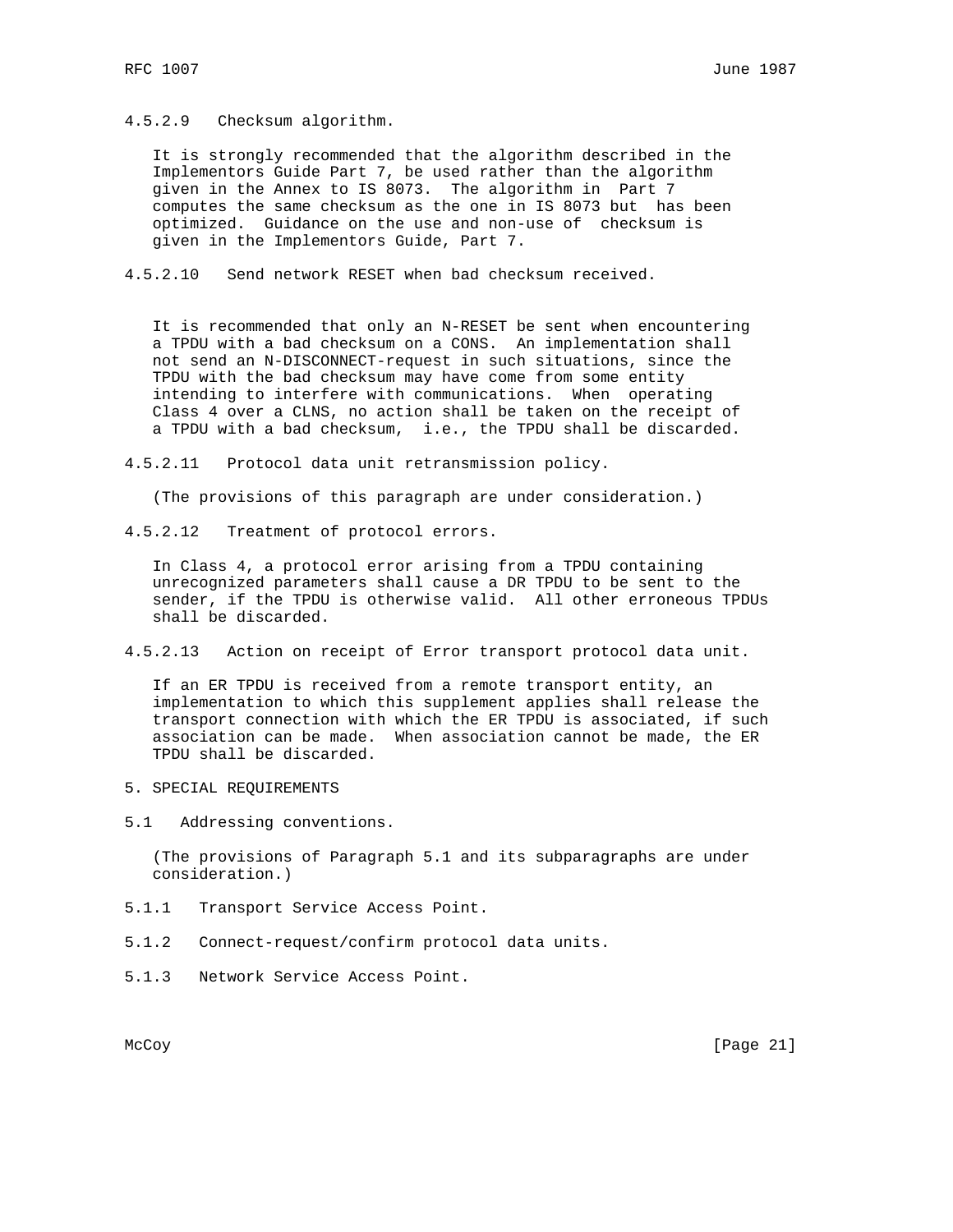5.2 Convention for use of transport connection reference numbers.

 The ISO Transport Protocol provides for freezing reference numbers by means of a timer, so that re-use of a reference number does not cause ambiguity in communications. However, certain requirements are imposed on DOD implementations, so that this means of reference number control is inadequate alone. The ISO standard defines only those actions to be followed if a timer is used. Other means of reference number control are not prohibited, providing that the minimum freeze time, as defined in IS 8073, is exceeded for each reference number used.

#### 5.2.1 Specification of convention.

 An implementation adhering to the applications definitions in this supplement, Paragraph 1.3, shall not re-use a transport connection reference number until the set of available reference numbers has recycled to that point. Expressed more formally, if all reference numbers are defined to be within the interval [1,N] and a reference number R in this interval is used, then R shall be prohibited from being selected again until all the numbers R+1,...,N,1,2,...,R-1 shall have been used. The choice of N should be sufficiently large that the expected recycle period exceeds the minimum freeze time as specified in IS 8073. This requirement is in addition to and does not supersede the freeze requirement of IS 8073. A simple means of implementing this convention is given in Part 9.3 of the Implementors Guide.

5.3 Operation over connectionless network service.

 Implementations to which this supplement applies are required to operate over connectionless network services in addition to being able to operate over connection-oriented network services. The ISO standard specifies transport only for operation over a connection-oriented network. However, the specification for Class 4 has been written in such a way that use with connectionless network service is not precluded. The formal description offers even more flexibility in this regard. Consequently, operation over connectionless network services, whether a LAN or IP, is primarily an implementation issue for Class 4. Operation of Class 2 transportover a connectionless network service is not considered to be a reasonable option because of the lack of sufficent error recovery in Class 2. For the purposes of this supplement, operation of Class 2 on a connectionless network service is not recommended. Operation of Class 4 over a connectionless network service is discussed further in parts 1.2.2.2, 3.4, and 6 of the accompanying Implementors Guide.

McCoy [Page 22]